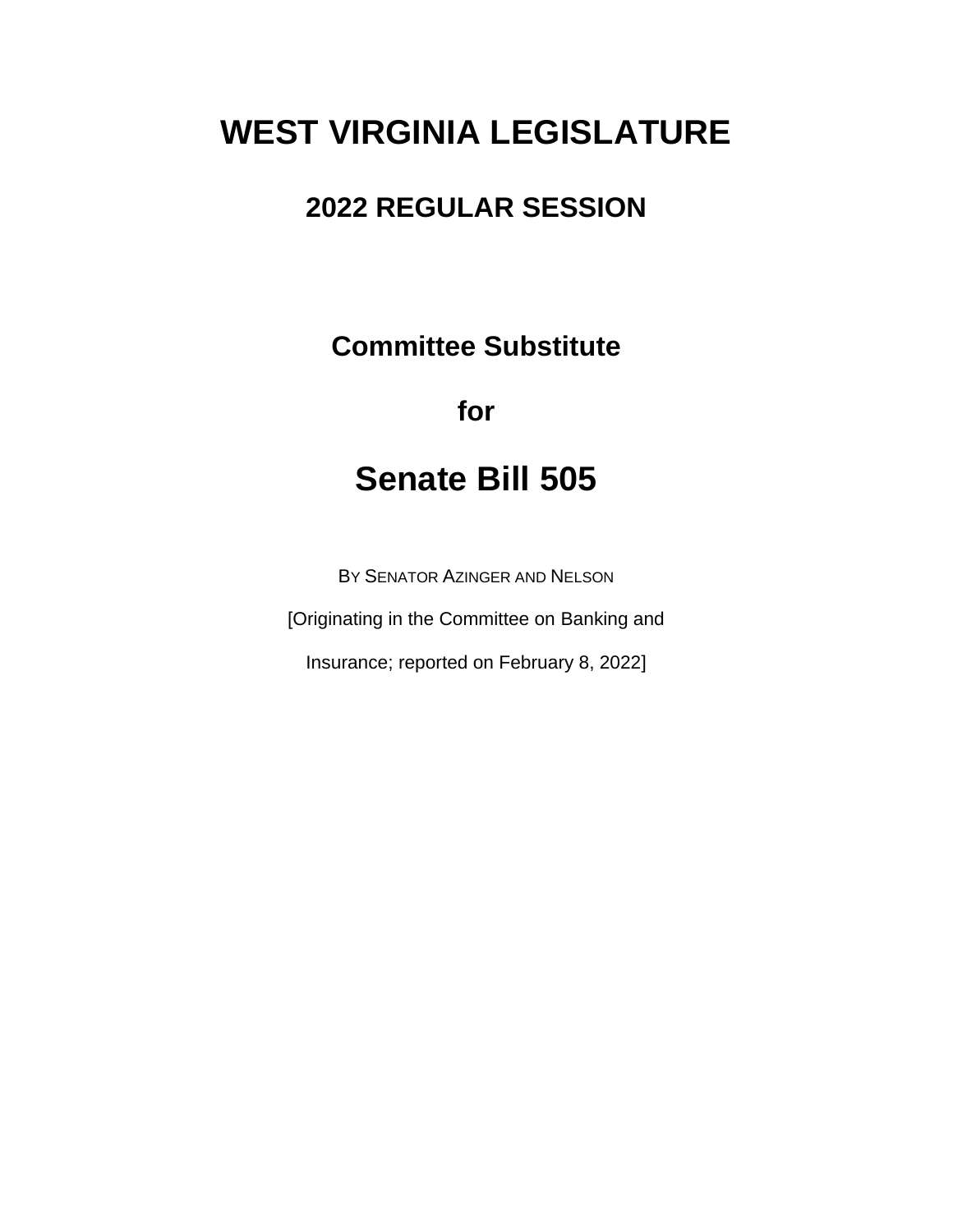A BILL to amend and reenact §32A-2-1, §32A-2-2, §32A-2-3, §32A-2-4, §32A-2-8, §32A-2-10, §32A-2-11, §32A-2-13, §32A-2-24, and §32A-2-25 of the Code of West Virginia, as amended; and to amend said code by adding two new sections thereto, designated §32A- 2-8a and §32A-2-8b, all relating to the licensure and regulation of money transmitters; updating definitions; eliminating outdated provisions; clarifying the financial institution exemption; permitting the Commissioner of Financial Institutions to participate in the multistate licensing and examination process and to conduct examinations; updating net worth requirements to use a sliding scale; providing information requirements for a change in control and updating the change in control process; specifying requirements for individuals in control of a licensee or applicant; requiring permissible investments to match outstanding obligations; and updating the due process procedure to eliminate the two-step process for revocations and suspensions while preserving the order and hearing requirement.

*Be it enacted by the Legislature of West Virginia:*

## **ARTICLE 2. CHECKS AND MONEY ORDER SALES, MONEY TRANSMISSION SERVICES, TRANSPORTATION AND CURRENCY EXCHANGE.**

#### **§32A-2-1. Definitions.**

- (a) "Acting in concert" means persons knowingly acting together with a common goal of 2 jointly acquiring control of a licensee whether or not pursuant to an express agreement.
- (b) "Average daily money transmission liability" means the amount of the licensee's outstanding money transmission obligations in this state at the end of each day in a given period
- of time, added together, and divided by the total number of days in the given period of time. For
- purposes of calculating average daily money transmission liability, the given period of time shall
- 7 be the quarters ending March 31, June 30, September 30, and December 31.
- (c) "Check" means any check, traveler's check, draft, money order, or other instrument for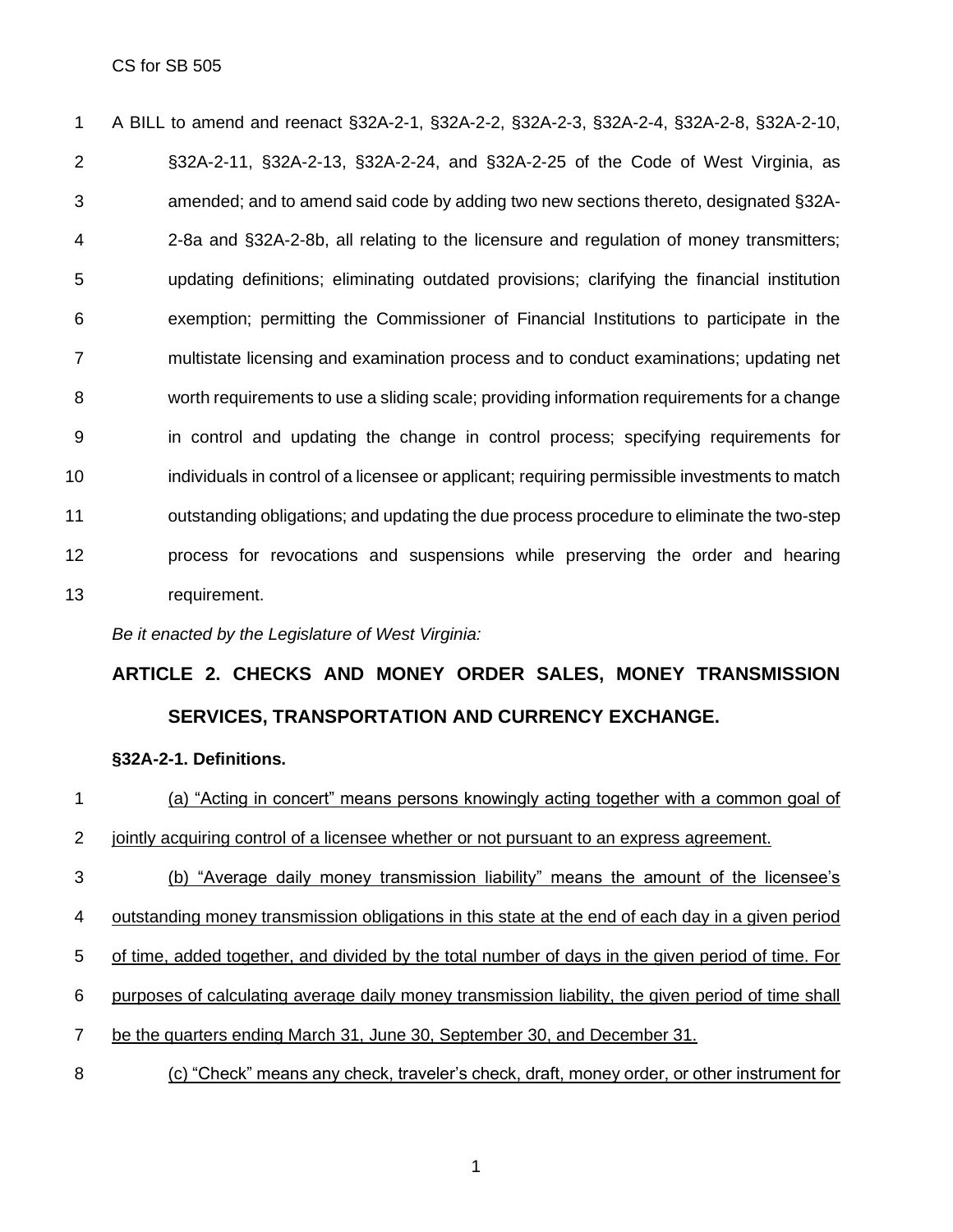- the transmission or payment of money whether or not the instrument is negotiable. "Check" does
- 10 not include a credit card voucher or a letter of credit.
- (d) "Closed loop stored value" means stored value that is redeemable by the issuer only
- for goods or services provided by the issuer or its affiliate or franchisees of the issuer or its affiliate,
- 13 except to the extent required by applicable law to be redeemable in cash for its cash value.
- (1) (e) "Commissioner" means the Commissioner of Financial Institutions of this state.
- (2) "Check" or "payment instrument" means any check, traveler's check, draft, money
- order or other instrument for the transmission or payment of money whether or not the instrument
- is negotiable. The term does not include a credit card voucher, a letter of credit or any instrument
- 18 that is redeemable by the issuer in goods or services
- 19  $(3)$  (f) "Control" means:
- (1)(A) The power to vote, directly or indirectly, at least 25 percent of voting shares or voting
- interests of a licensee or person in control of a licensee;
- (B) The power to elect or appoint a majority of key individuals or executive officers,
- 23 managers, directors, trustees, or other persons exercising managerial authority of a person in
- control of a licensee; or
- (C) The power to exercise, directly or indirectly, a controlling influence over the management or policies of a licensee or person in control of a licensee.
- (2) Rebuttable presumption of control:
- (A) A person is presumed to exercise a controlling influence when the person holds the
- power to vote, directly or indirectly, at least 10 percent of outstanding voting shares or voting
- interests of a licensee or person in control of a licensee.
- (B) A person presumed to exercise a controlling influence as defined in this section can
- rebut the presumption of control if the person is a passive investor.
- (3) For the purposes of determining the percentage of a person controlled by any other
- person, the person's interest shall be aggregated with the interest of any other immediate family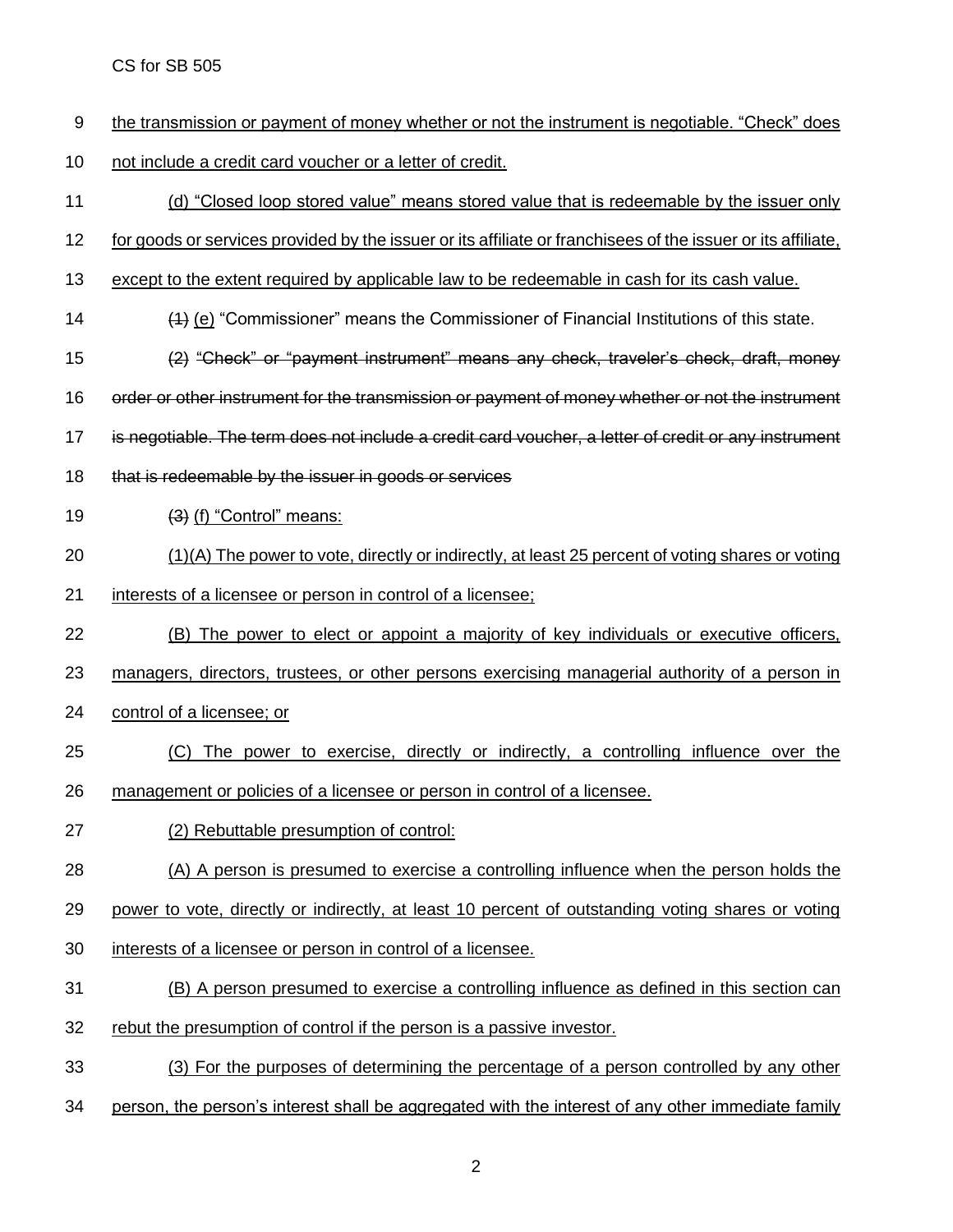member, including the person's spouse, parents, children, siblings, mothers-in-law, fathers-in- law, sons-in-law, daughters-in-law, brothers-in-law, sisters-in-law, and any other person who shares such person's home.

 "Currency" means a medium of exchange authorized or adopted by a domestic or foreign government.

 $(4)$  (g) "Currency exchange" means the conversion of the currency of one government into the currency of another government, but it does not include the issuance and sale of travelers checks denominated in a foreign currency. Transactions involving the electronic transmission of funds by licensed money transmitters which may permit, but do not require, the recipient to obtain the funds in a foreign currency outside of West Virginia are not currency exchange transactions: *Provided,* That they are not reportable as currency exchange transactions under federal laws and regulations.

 $\left(47\right)$  (b) "Currency exchange, transportation, transmission business" means a person who is engaging in currency exchange, currency transportation, or currency transmission as a service or for profit.

 (6) (i) "Currency transmission" or "money transmission" means (1) engaging in the business of selling or issuing checks or the business of receiving currency, the payment of money, or other value that substitutes for money by any means for the purpose of transmitting, either prior to or after receipt, that currency; or (2) payment of money or other value that substitutes for money by wire, facsimile, or other electronic means, or through the use of a financial institution, financial intermediary, the Federal Reserve system, or other funds transfer network. It includes the transmission of funds through the issuance and sale of stored value or similar prepaid products' cards which are intended for general acceptance and used in commercial or consumer transactions. It also includes payroll processing services. It does not include the provision solely of online or telecommunications services or network access.

60  $\left(7\right)$  (i) "Currency transportation" means knowingly engaging in the business of physically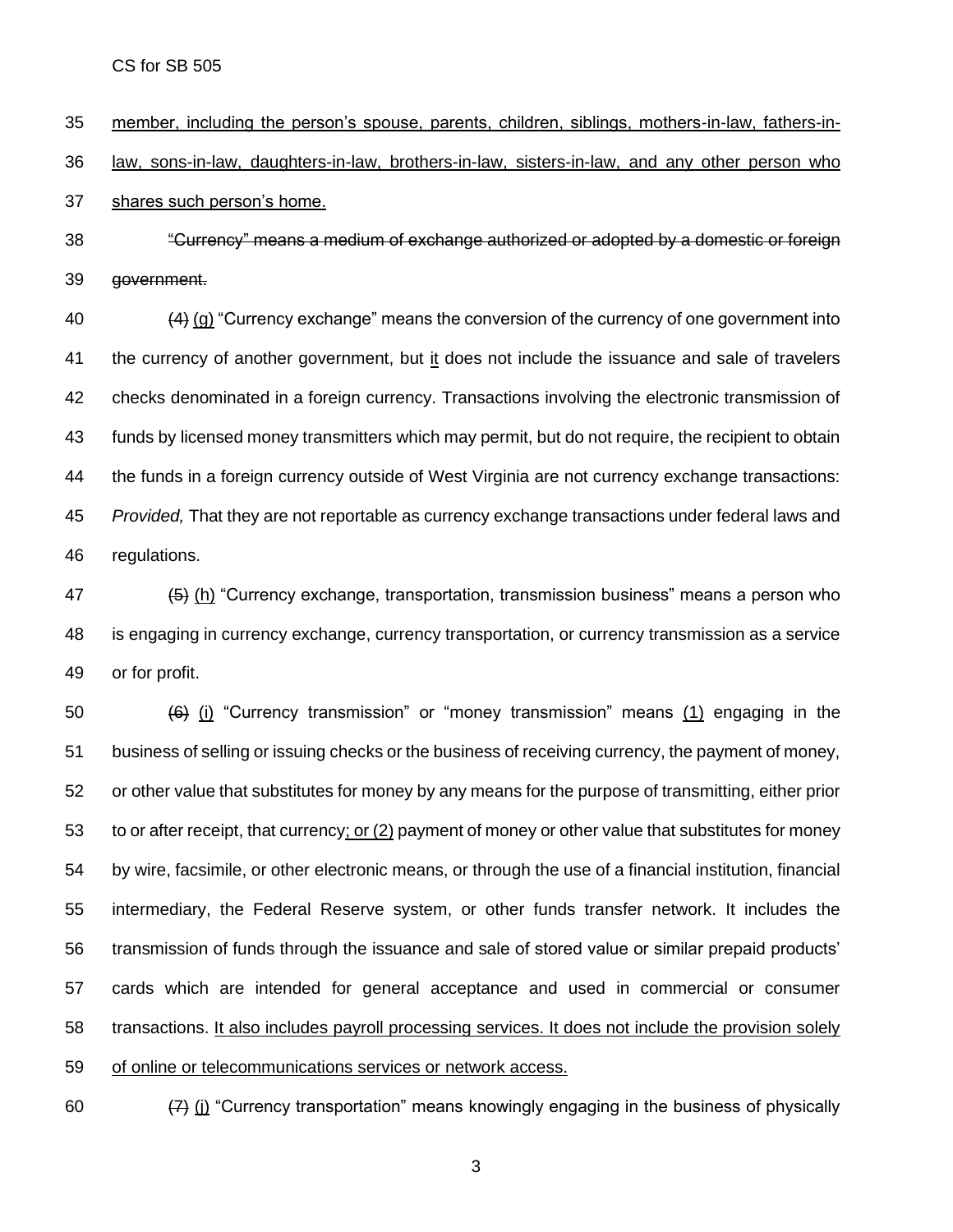- transporting currency from one location to another in a manner other than by a licensed armored car service exempted under section three of this article.
- (8) (k) "Key individual" or "principal" means any individual ultimately responsible for
- establishing or directing policies and procedures of the licensee, such as an executive officer,
- manager, director, or trustee.
- (l) "Licensee" means a person licensed by the commissioner under this article.
- 67  $(9)$  (m) "Money" or "currency" means a medium of exchange that is authorized or adopted
- by the United States or a foreign government and includes a monetary unit of account established
- by an intergovernmental organization or by agreement between two or more governments.
- (n) "Money order" means any instrument for the transmission or payment of money in relation to which the purchaser or remitter appoints or purports to appoint the seller thereof as his or her agent for the receipt, transmission, or handling of money, whether the instrument is signed 73 by the seller, the purchaser, or remitter, or some other person.
- (o) "MSB accredited state" means a state agency that is accredited by the Conference of State Bank Supervisors and Money Transmitter Regulators Association for money transmission
- licensing and supervision.
	- (p) "Nationwide Multistate Licensing System and Registry" or "NMLS" means the system developed by the Conference of State Bank Supervisors and the American Association of
	- Residential Mortgage Regulators and owned and operated by the State Regulatory Registry, LLC,
	- or any successor or affiliated entity, for the licensing and registration of persons in the financial
	- services industries.
	- (q) "Outstanding money transmission obligations" shall mean:
	- (1) Any payment instrument or stored value issued or sold by the licensee to a person
	- located in the United States or reported as sold by an authorized delegate of the licensee to a
	- person that is located in the United States that has not yet been paid or refunded by or for the
	- licensee or escheated in accordance with applicable unclaimed property laws; or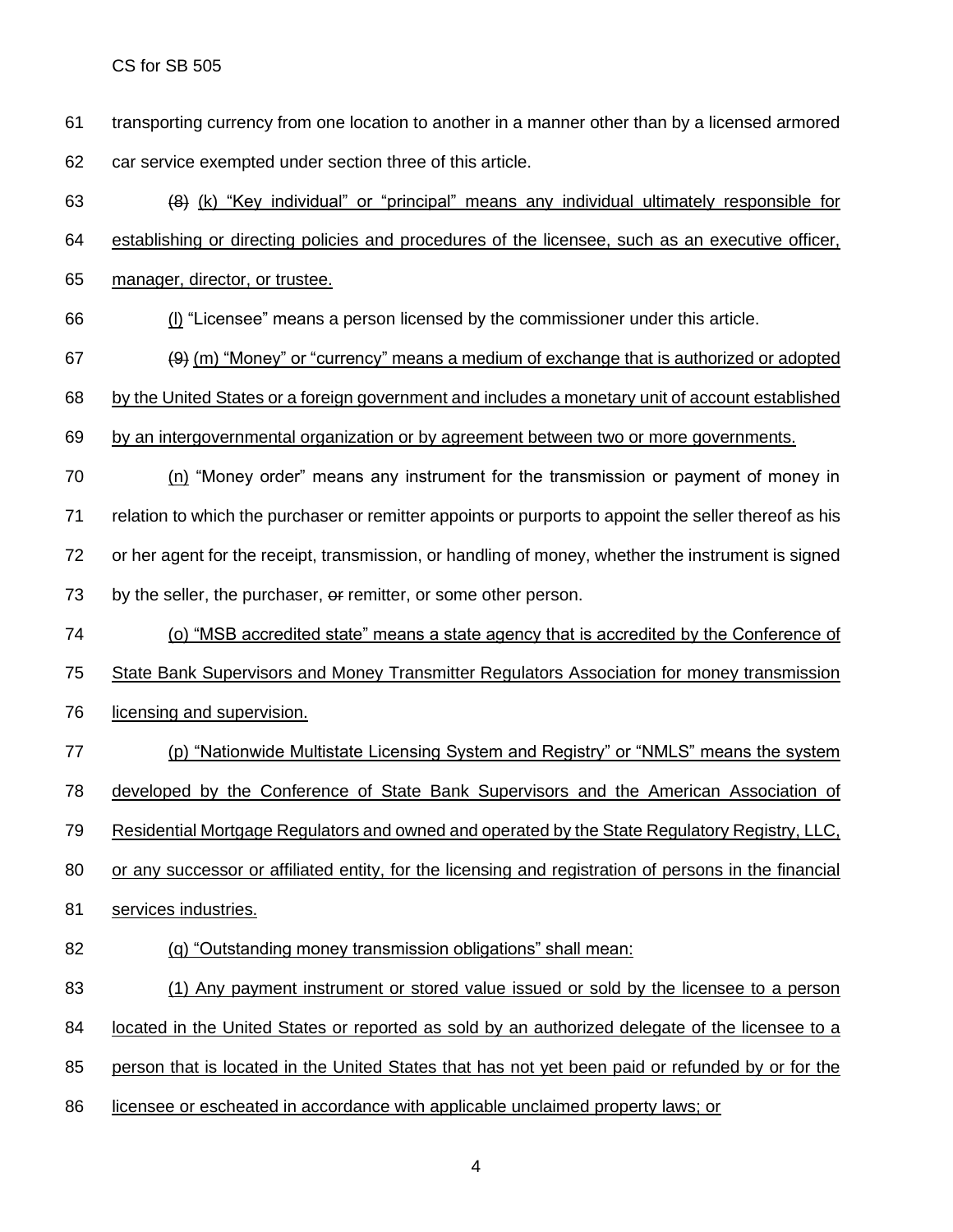| 87  | (2) Any money received for transmission by the licensee or an authorized delegate in the                 |
|-----|----------------------------------------------------------------------------------------------------------|
| 88  | United States from a person located in the United States that has not been received by the payee         |
| 89  | or refunded to the sender or escheated in accordance with applicable unclaimed property laws.            |
| 90  | (3) For purposes of this subsection, "in the United States" shall include, to the extent                 |
| 91  | applicable, a person in any state, territory, or possession of the United States, the District of        |
| 92  | Columbia, the Commonwealth of Puerto Rico, or a United States military installation that is located      |
| 93  | in a foreign country.                                                                                    |
| 94  | (r) "Passive investor" means a person that:                                                              |
| 95  | (1) Does not have the power to elect a majority of key individuals or executive officers,                |
| 96  | managers, directors, trustees, or other persons exercising managerial authority of a person in           |
| 97  | control of a licensee;                                                                                   |
| 98  | (2) Is not employed by and does not have any managerial duties of the licensee or person                 |
| 99  | in control of a licensee;                                                                                |
| 100 | (3) Does not have the power to exercise directly or indirectly a controlling influence over              |
| 101 | the management or policies of a licensee or person in control of a licensee; and                         |
| 102 | $(4)$ Either:                                                                                            |
| 103 | (A) Attests to subdivisions (1), (2), and (3) of this subsection in a form prescribed by the             |
| 104 | commissioner or                                                                                          |
| 105 | (B) Commits to the passivity characteristics of subdivisions (1), (2), and (3) of this                   |
| 106 | subsection in a written document.                                                                        |
| 107 | (s) "Payment instrument" means a written or electronic check, draft, money order,                        |
| 108 | traveler's check, or other written or electronic instrument for the transmission of payment of money     |
| 109 | or monetary value, whether or not negotiable and does not include stored value or any instrument         |
| 110 | that: (1) is redeemable by the issuer only for goods or services provided by the issuer or its affiliate |
| 111 | or franchisees of the issuer or its affiliate, except to the extent required by applicable law to be     |
| 112 | redeemable in cash for its cash value, or (2) not sold to the public but issued and distributed as       |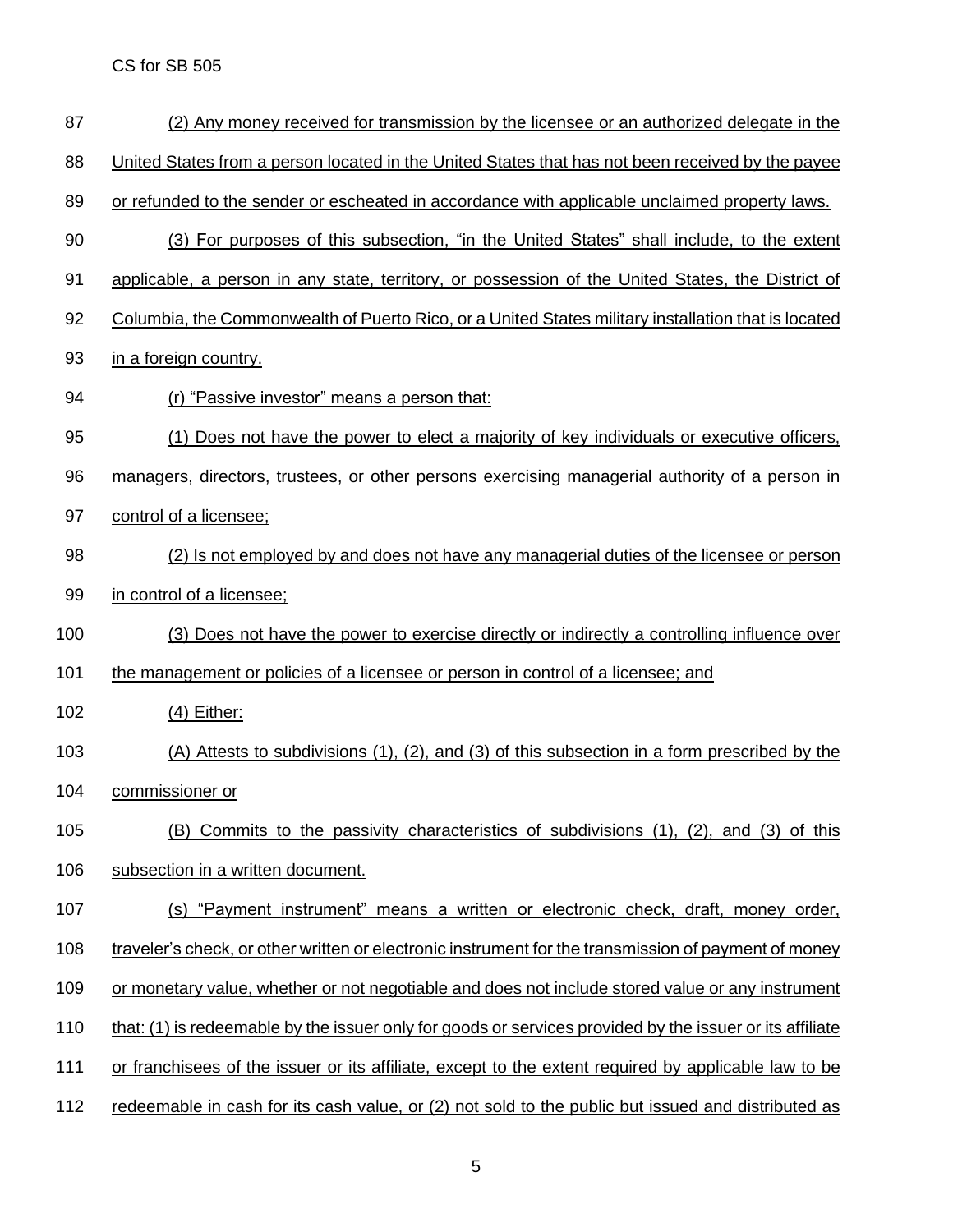113 part of a loyalty, rewards, or promotional program.

(t) "Payroll processing services" means receiving money for transmission pursuant to a

contract with a person to deliver wages or salaries, making payment of payroll taxes to state and

- federal agencies, making payments relating to employee benefit plans, or making distributions of
- other authorized deductions from wages and salaries: *Provided*, That it does not include an
- employer performing payroll processing services on its own behalf or on behalf of an affiliate or a
- professional employment organization subject to regulation under other applicable state law.
- 120 (40) (u) "Person" means any individual, partnership, association, joint stock association,
- limited liability company, trust, or corporation.
- (v) "Stored value" means monetary value representing a claim against the issuer
- evidenced by an electronic or digital record and that is intended and accepted for use as a means

124 of redemption for money or monetary value, or payment for goods or services. The term includes,

- but is not limited to, "prepaid access" as defined by 31 C.F.R. § 1010.100, as amended or
- recodified from time to time. Notwithstanding the foregoing, the term "stored value" does not
- include a payment instrument, closed loop stored value, or stored value not sold to the public but
- issued and distributed as part of a loyalty, rewards, or promotional program.

 (w) "Tangible net worth" means the aggregate assets of a licensee excluding all intangible 130 assets, less liabilities, as determined in accordance with United States generally accepted

accounting principles.

#### **§32A-2-2. License required.**

 $\left(4\right)$  Except as provided by §32A-2-3 of this code, a person may not engage in the business of currency exchange, transportation, or transmission in this state without a license issued under this article. For purposes of this article, a person is considered to be engaging in those businesses in this state if he or she makes available, from a location inside or outside this state, an Internet website West Virginia citizens may access in order to enter into those transactions by electronic means.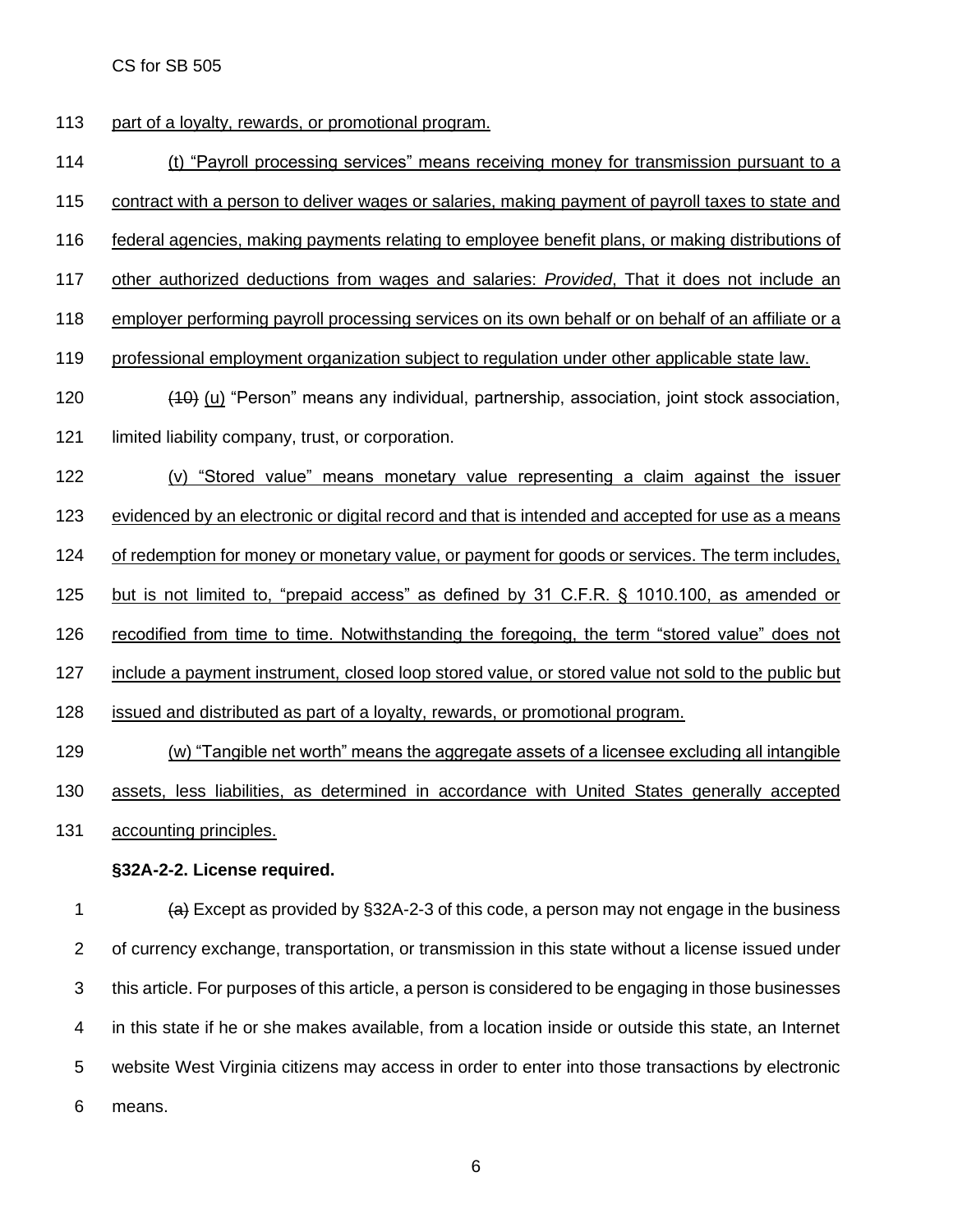| $\overline{7}$ | (b) Any person who was previously licensed as a check seller under this chapter who                     |
|----------------|---------------------------------------------------------------------------------------------------------|
| 8              | holds a valid license on the effective date of this article shall be issued a provisional license under |
| 9              | this article without the need of an additional application and fee. This provisional license shall      |
| 10             | expire upon six months of its issuance, during which time the licensee may continue to conduct          |
| 11             | its check selling business, provided that it maintains the net worth and security required under its    |
| 12             | previous license. The commissioner may require the licensee to obtain expanded bond coverage            |
| 13             | consistent with this article for the protection of purchasers of money transmission services and        |
| 14             | currency exchange services, as well as for covered currency transportation services, when the           |
| 15             | licensee conducts one or more of these businesses. At the expiration of a provisional license           |
| 16             | granted by this section, any person who wishes to continue to engage in any business regulated          |
| 17             | in this article shall apply for a license and meet the criteria under the provisions of this article. A |
| 18             | provisional license granted by this section may upon hearing be suspended or revoked by the             |
| 19             | commissioner for good cause shown                                                                       |
|                | §32A-2-3. Exemptions.                                                                                   |
| 1              | (a) The following are exempt from the provisions of this article:                                       |
| $\overline{2}$ | (1) Banks, trust companies, foreign bank agencies, credit unions, savings banks, and                    |
| 3              | savings and loan associations authorized to do business in the state or and which qualify as            |
| 4              | federally insured depository institutions, whether organized under the laws of this state, any other    |
| 5              | state, or the United States;                                                                            |
| 6              | (2) The United States and any department or agency of the United States;                                |
| 7              | (3) The United States Postal Service;                                                                   |
| 8              | (4) This state and any political subdivision of this state;                                             |
| 9              | (5) The provision of electronic transfer of government benefits for any federal, state, or              |

 county governmental agency as defined in Federal Reserve Board Regulation E, by a contractor for and on behalf of the United States or any department, agency, or instrumentality of the United States, or any state or any political subdivisions of a state;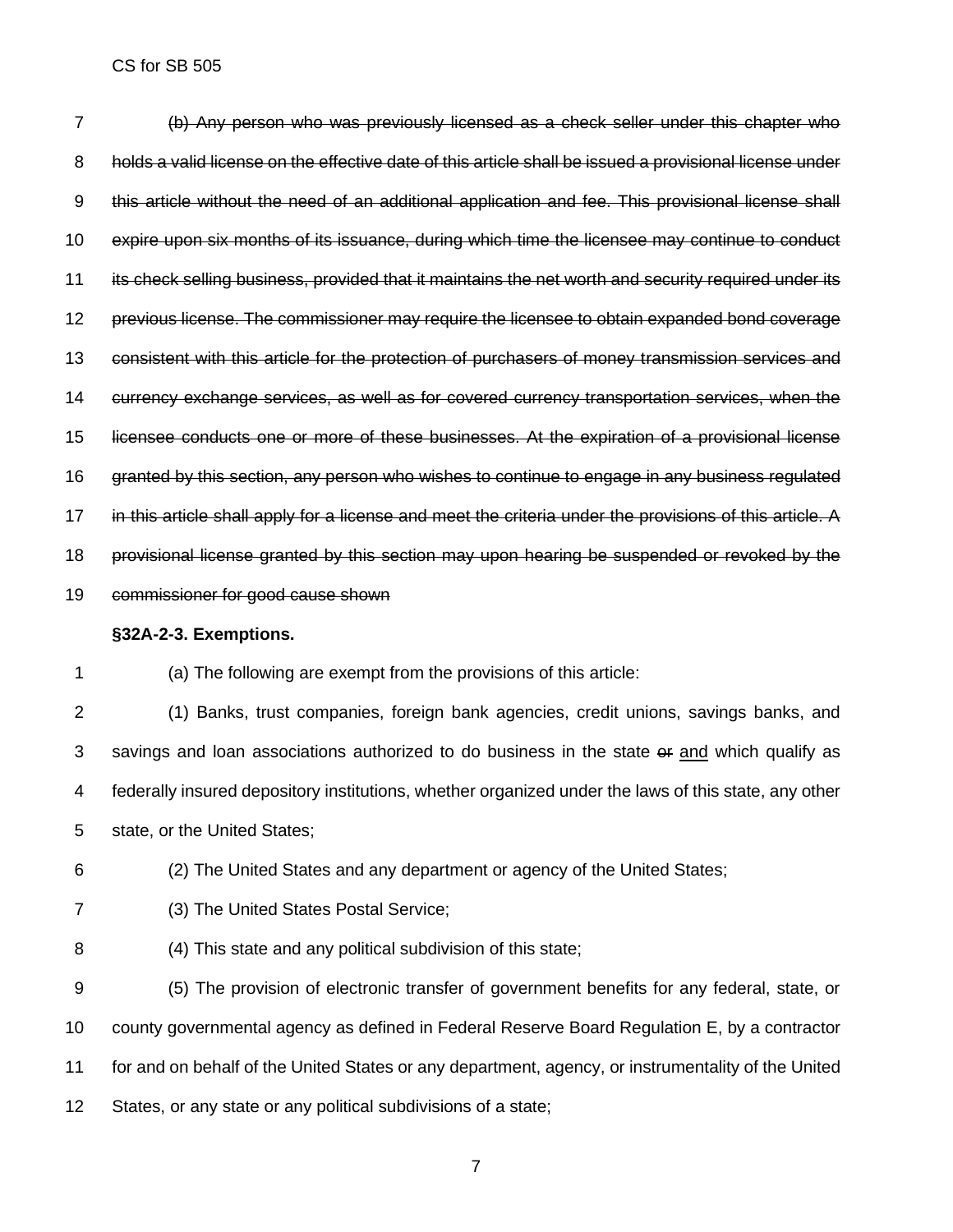(6) Persons engaged solely in the business of currency transportation who operate an armored car service in this state pursuant to licensure under §30-18-1 *et seq.* of this code: *Provided*, That the net worth of the licensee exceeds \$5 million. The term "armored car service" as used in this article means a service provided by a person transporting or offering to transport, under armed security guard, currency, or other things of value in a motor vehicle specially equipped to offer a high degree of security. Persons seeking to claim this exemption shall notify the commissioner of their intent to do so and demonstrate that they qualify for its use. Persons seeking an exemption under this subdivision are not exempt from the provisions of this article if they also engage in currency exchange or currency transmission;

 (7) Persons engaged in the business of currency transportation whose activities are limited exclusively to providing services to federally insured depository institutions, or to any federal, state, or local governmental entities;

 (8) Persons engaged solely in the business of removing currency from vending machines providing goods or services if the machines are not used for gambling purposes or to convey any gambling ticket, token, or other device used in a game of chance;

28 (9) The State Regulatory Registry, LLC, which administers the Nationwide Mortgage Multistate Licensing System and Registry on behalf of states and federal banking regulators;

 (10) The North American Securities Administrators Association and any subsidiaries, which administer the Electronic Filing Depository system on behalf of state securities regulators; and

 (11)(A) Persons operating a payment system that provides processing, clearing, or settlement services between or among persons who are all excluded by this section in connection with wire transfers, credit card transactions, debit card transactions, prepaid access transactions, automated clearinghouse transfers, or similar funds transfers;

 (B) Contracted service providers of an entity set forth in §32A-2-3(a)(1) of this code that provide processing, clearing, or settlement services in connection with wire transfers, credit card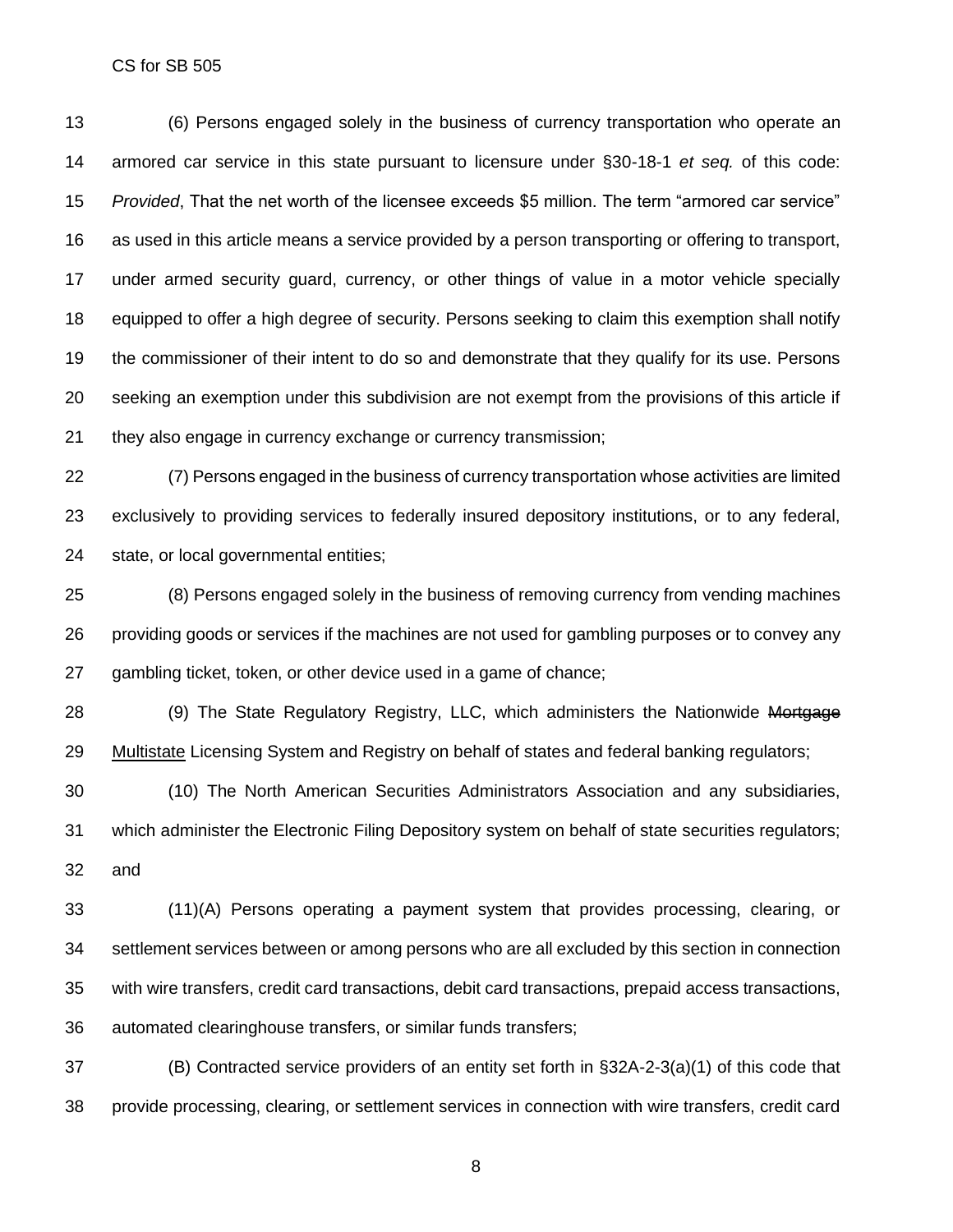transactions, debit card transactions, prepaid access transactions, automated clearinghouse transfers, or similar funds transfers; or

 (C) Persons facilitating payment for goods or services (not including currency transmission or money transmission itself) pursuant to a contract with the payee and either payment to the person or persons facilitating the payment processing satisfies the payor's obligation to the payee or that obligation is extinguished.

 (b) Any person who holds and maintains a valid license under this article may engage in the business of money transmission or currency exchange at one or more locations through or by means of an authorized delegate or delegates as set forth in §32A-2-27 of this code, as the licensee may designate and appoint from time to time. No such authorized delegate is required to obtain a separate license under this article, but the use of sub-delegates is prohibited, and the authorized delegate may only conduct business on behalf of its licensee.

 (c) The issuance and sale of closed loop stored value cards or similar prepaid products which are intended to purchase items only from the issuer or seller of the closed loop stored value card is exempt from the provisions of this article.

 (d) Any person who is required and properly obtains a license under this article to transport currency is exempt from the requirements of §30-18-1 *et seq*. of this code.

#### **§32A-2-4. License application, issuance, and renewal.**

 (a) An applicant for a license shall submit an application to the commissioner on a form prescribed by the commissioner. The commissioner may direct an applicant to file a license 3 application through the Nationwide Mortgage Multistate Licensing System and Registry operated by the State Regulatory Registry, LLC.

 (b) Each application shall be accompanied by a nonrefundable application fee and a license fee. If the application is approved, the application fee is the license fee for the first year of licensure.

(c) The commissioner shall issue a license if the commissioner finds that the applicant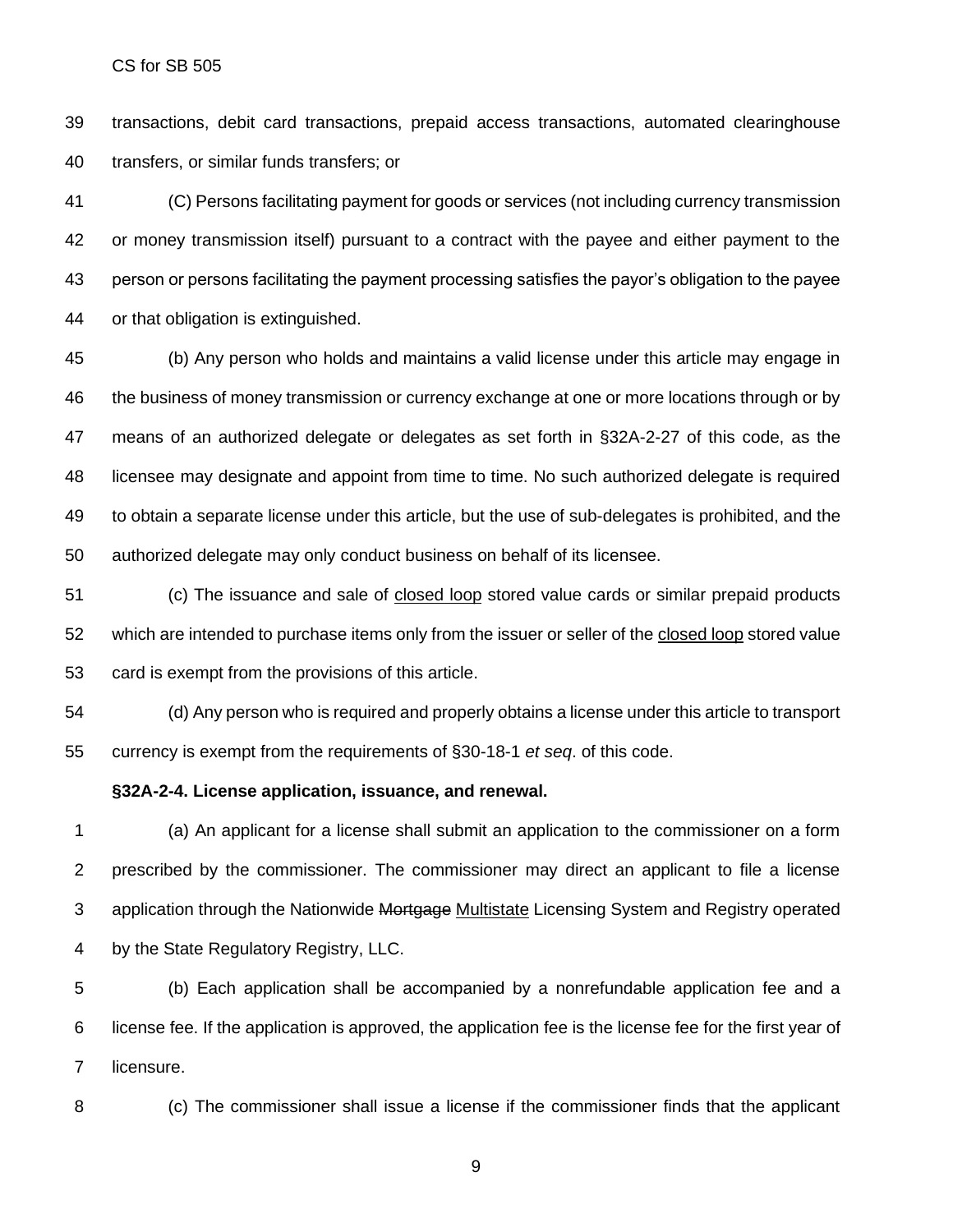meets the requirements of this article and the rules adopted under this article. The commissioner shall approve or deny every application for an original license within 120 days from the date a complete application is submitted, unless the commissioner extends the period for good cause. All licenses issued under this article expire on December 31 of the year issued, unless sooner suspended or revoked, and are subject to renewal for the following year.

 (d) The licensee at each office it owns and operates in West Virginia shall prominently display, or maintain available for inspection, a copy of the license authorizing the conduct of a currency exchange business if the location offers and provides such services. Where the currency exchange business is conducted through a licensee's authorized delegates in this state, each authorized delegate location offering such services shall maintain available for inspection proof of their appointment by the licensee to conduct such business.

 (e) As a condition for renewal of a license, the licensee must submit to the commissioner an application for renewal on a form prescribed by the commissioner and an annual license renewal fee. The commissioner may direct an applicant to file a license renewal application 23 through the Nationwide Mortgage Multistate Licensing System and Registry operated by the State Regulatory Registry, LLC.

(f) A license issued under this article may not be transferred or assigned.

 (g) An applicant for a license who is not located in this state shall file an irrevocable consent, duly acknowledged, that suits and actions may be commenced against the applicant in the courts of this state by service of process upon a person located within the state designated to accept service, or by service upon the Secretary of State, as well as by service as set forth in this chapter.

 (h) The commissioner is authorized to participate in the multistate supervisory process, including any multistate investigatory, examination, and licensing process, established between states and coordinated through the Conference of State Bank Supervisors, Money Transmitter Regulators Association, and affiliates and successors thereof, for all licensees that hold licenses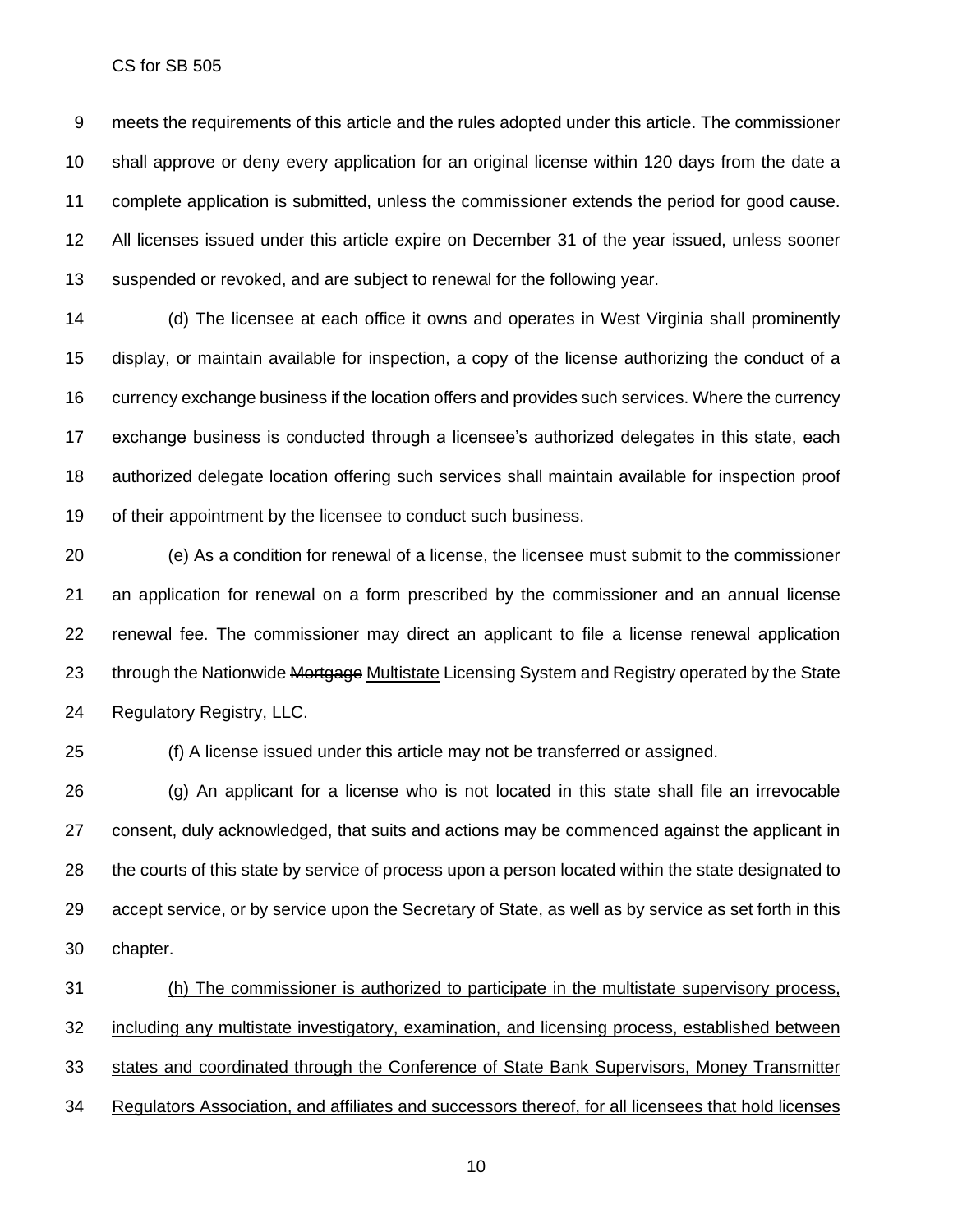### in this state and other states.

### **§32A-2-8. Qualifications for license or renewal of license.**

| 1              | (a) The commissioner may issue a license to an applicant only upon first determining that            |
|----------------|------------------------------------------------------------------------------------------------------|
| $\overline{2}$ | the financial condition, business experience, and character and general fitness of an applicant      |
| 3              | are such that the issuance of the license is in the public interest: Provided, That the commissioner |
| 4              | shall apply §32A-2-8(f) and §32A-2-8(g) of this code in determining whether an applicant's prior     |
| 5              | criminal convictions bear a rational nexus to the license being sought.                              |
| 6              | (b) An applicant for a license shall agree in writing to comply with the currency reporting          |
| 7              | and record-keeping requirements of 31 U.S.C. §5313, as well as those set forth in 31 C.F.R.          |
| 8              | Chapter X and any other relevant federal law.                                                        |
| 9              | (c) A person is not eligible for a license or shall surrender an existing license if, during the     |
| 10             | previous five years:                                                                                 |
| 11             | (1) The person or a principal of the person, of a business:                                          |
| 12             | (A) Has been convicted of a felony or a crime involving fraud or deceit under the laws of            |
| 13             | this state, any other state, or the United States;                                                   |
| 14             | (B) Has been convicted of a crime under the laws of another country that involves fraud              |
| 15             | or deceit or would be a felony if committed in the United States; or                                 |
| 16             | (C) Has been convicted under a state or federal law relating to currency exchange or                 |
| 17             | transmission or any state or federal monetary instrument reporting requirement; or                   |
| 18             | (2) The person, a principal of the person, or the spouse of the person or a principal of the         |
| 19             | person has been convicted of an offense under a state or federal law relating to drug trafficking,   |
| 20             | money laundering, or a reporting requirement of the Bank Secrecy Act, 12 U.S.C. §1951 et seq.,       |
| 21             | as amended.                                                                                          |
| 22             | (d) The commissioner will review the application to determine whether the applicant:                 |
| 23             | (1) Has recklessly failed to file or evaded the obligation to file a currency transaction report     |
| 24             | as required by 31 U.S.C. §5313 during the previous three years;                                      |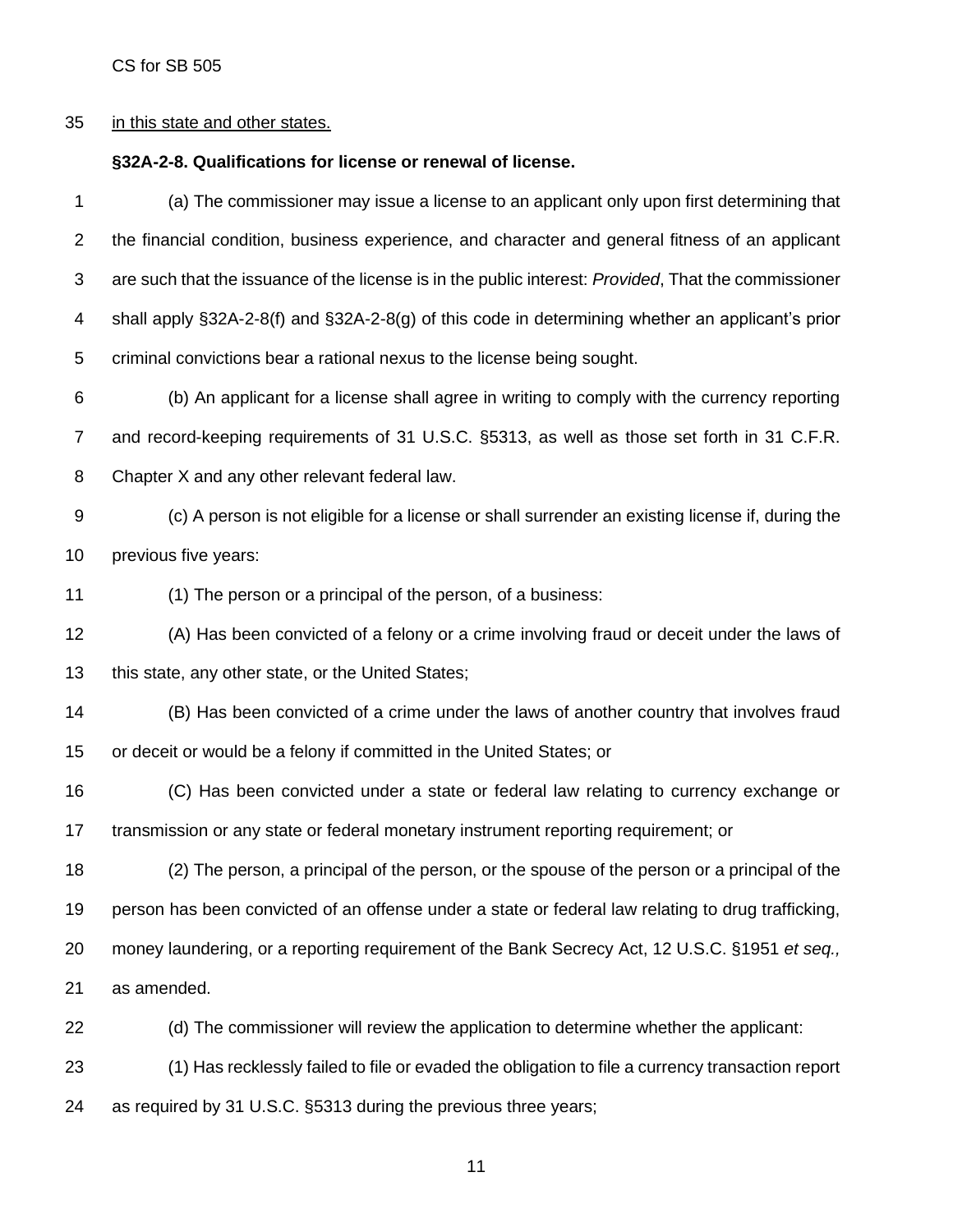- (2) Has recklessly accepted currency for exchange, transport, or transmission during the previous three years in which a portion of the currency was derived from an illegal transaction or activity;
- (3) Will conduct its authorized business within the bounds of state and federal law, including, but not limited to, §31D-15-1501 of this code;
- (4) Warrants the trust of the community;
- (5) Has and will maintain at all times a minimum tangible net worth of \$50,000 the greater of \$100,000 or three percent of total assets for the first \$100 million, two percent of additional assets for \$100 million to \$1 billion, and 0.5 percent of additional assets for over \$1 billion, computed according to United States generally accepted accounting principles as shown by the 35 most recent audited financial statement filed with and satisfactory to the commissioner, and in addition has and will maintain a minimum tangible net worth of \$25,000, computed according to generally accepted accounting principles for each office or delegate location other than its principal office at which its licensed business is transacted except that an applicant for a license or renewal of a license may not be required by this article to maintain a tangible net worth of more than \$1 million, computed according to generally accepted accounting principles; and
- (6) Does not owe delinquent taxes, fines, or fees to any local or state taxing authority or governmental agency, department, or other political subdivision of this state.
- (e) A person is not eligible for a license, and a person who holds a license shall surrender the license to the commissioner, if the person or a principal of the person has at any time been convicted of:
- (1) A felony involving the laundering of money that is the product of or proceeds from criminal activity under chapter 61 of this code, or a similar provision of the laws of another state or the United States; or

(2) A felony violation of 31 U.S.C. §5313 or 5324, or a rule adopted under those sections.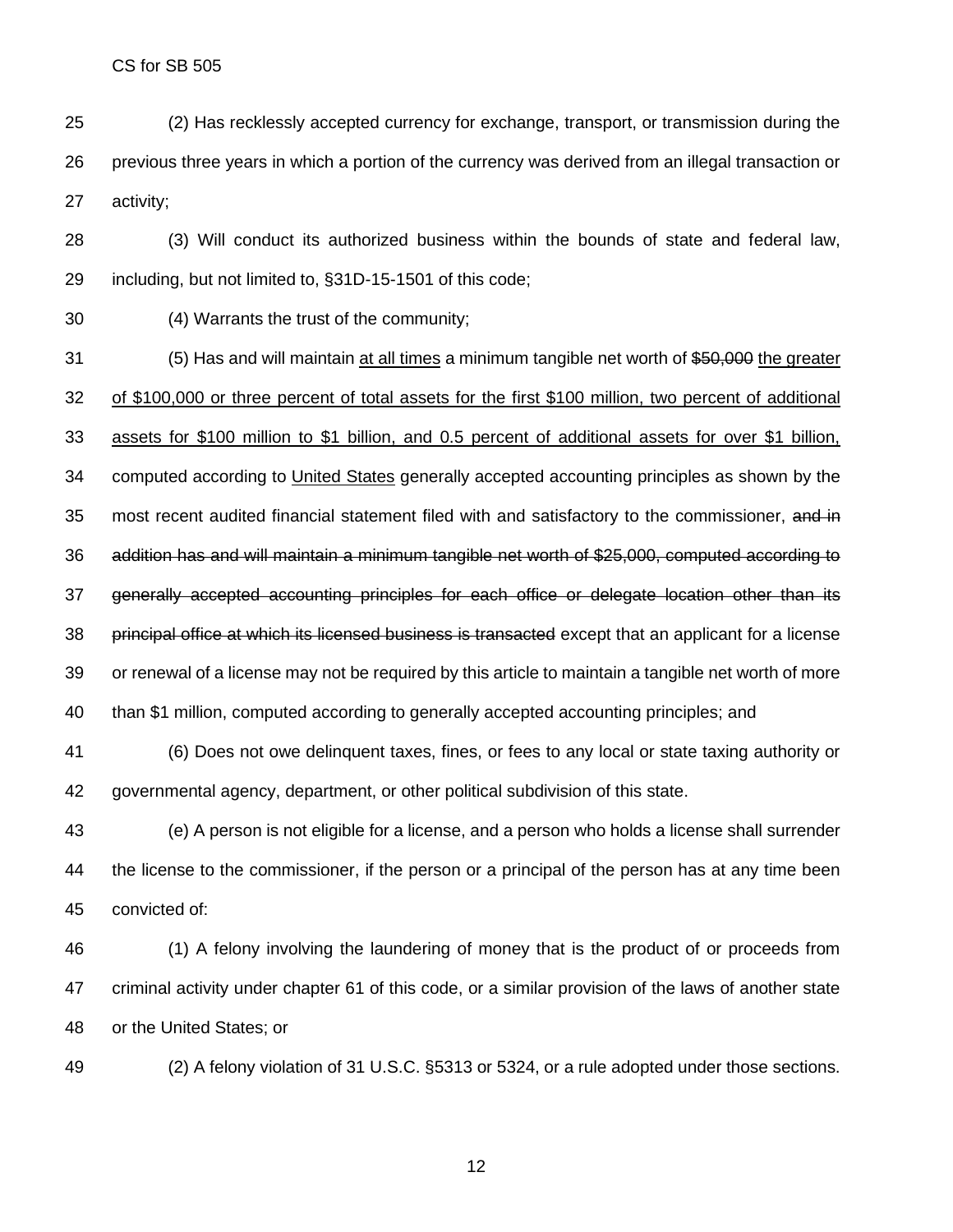(f) The commissioner may not disqualify an applicant from initial licensure because of a prior criminal conviction that remains unreversed unless that conviction is for a crime that bears a rational nexus to the activity requiring licensure. In determining whether a criminal conviction bears a rational nexus to a profession or occupation, the commissioner shall consider at a minimum:

(1) The nature and seriousness of the crime for which the individual was convicted;

(2) The passage of time since the commission of the crime;

 (3) The relationship of the crime to the ability, capacity, and fitness required to perform the duties and discharge the responsibilities of the profession or occupation; and

(4) Any evidence of rehabilitation or treatment undertaken by the individual.

 (g) Notwithstanding any other provision of this code to the contrary, if an applicant is disqualified from licensure because of a prior criminal conviction, the commissioner shall permit the applicant to apply for initial licensure if:

 (1) A period of five years has elapsed from the date of conviction or the date of release from incarceration, whichever is later;

 (2) The individual has not been convicted of any other crime during the period of time following the disqualifying offense; and

 (3) The conviction was not for an offense of a violent or sexual nature: *Provided*, That a conviction for an offense of a violent or sexual nature may subject an individual to a longer period of disqualification from licensure, to be determined by the commissioner.

 (h) An individual with a criminal record who has not previously applied for licensure may petition the commissioner at any time for a determination of whether the individual's criminal record will disqualify the individual from obtaining a license. This petition shall include sufficient details about the individual's criminal record to enable the commissioner to identify the jurisdiction where the conviction occurred, the date of the conviction, and the specific nature of the conviction.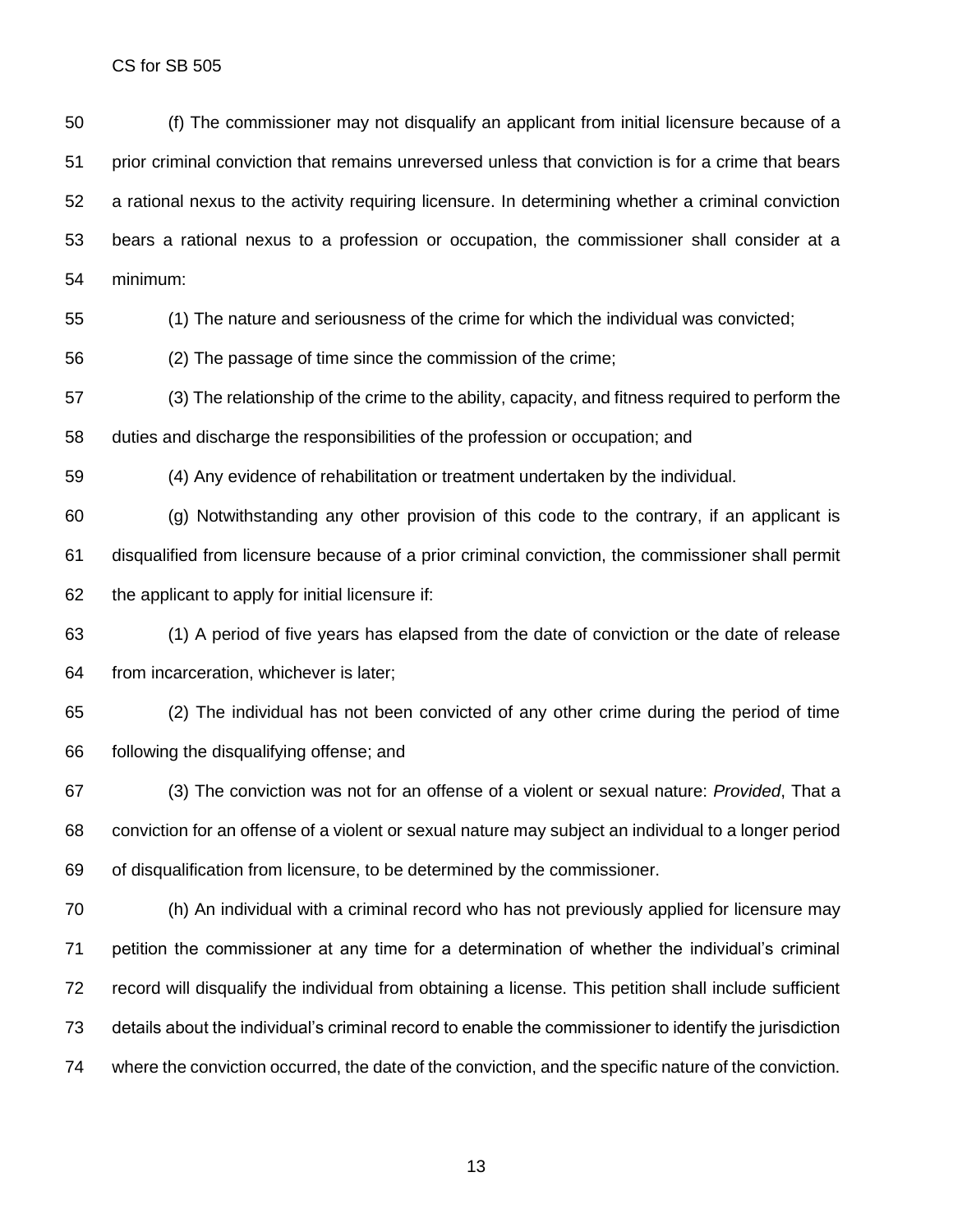The commissioner shall provide the determination within 60 days of receiving the petition from the applicant. The commissioner may charge a fee to recoup its costs for each petition.

 (i) Before approving an application for a license of an applicant who has less than one year's experience in the proposed business governed by this article as a regulated entity in another state, or whose license has been suspended or revoked by another state, the commissioner may, in his or her discretion, conduct an on-site investigation of an applicant at the sole expense of the applicant and may require the applicant to pay a nonrefundable payment of the anticipated expenses for conducting the investigation. Failure to make the payment or cooperate with the investigation is grounds for denying the application.

#### **§32A-2-8a. Information requirements for certain individuals and change in control.**

 (a) Any individual in control of a licensee or applicant, any individual that seeks to acquire control of a licensee, and each key individual shall furnish to the commissioner the following items: (1) The individual's fingerprints for submission to the Federal Bureau of Investigation and the commissioner for purposes of a national criminal history background check unless the person currently resides outside of the United States and has resided outside of the United States for the last 10 years;

- (2) Personal history and experience in a form and in a medium prescribed by the commissioner, to obtain the following:
- (A) An independent credit report from a consumer reporting agency unless the individual
- does not have a Social Security number, in which case this requirement shall be waived;
- (B) Information related to any criminal convictions or pending charges; and
- (C) Information related to any regulatory or administrative action and any civil litigation
- involving claims of fraud, misrepresentation, conversion, mismanagement of funds, breach of
- fiduciary duty, or breach of contract.
- (b) If the individual has resided outside of the United States at any time in the last 10 years,
- the individual shall also provide an investigative background report prepared by an independent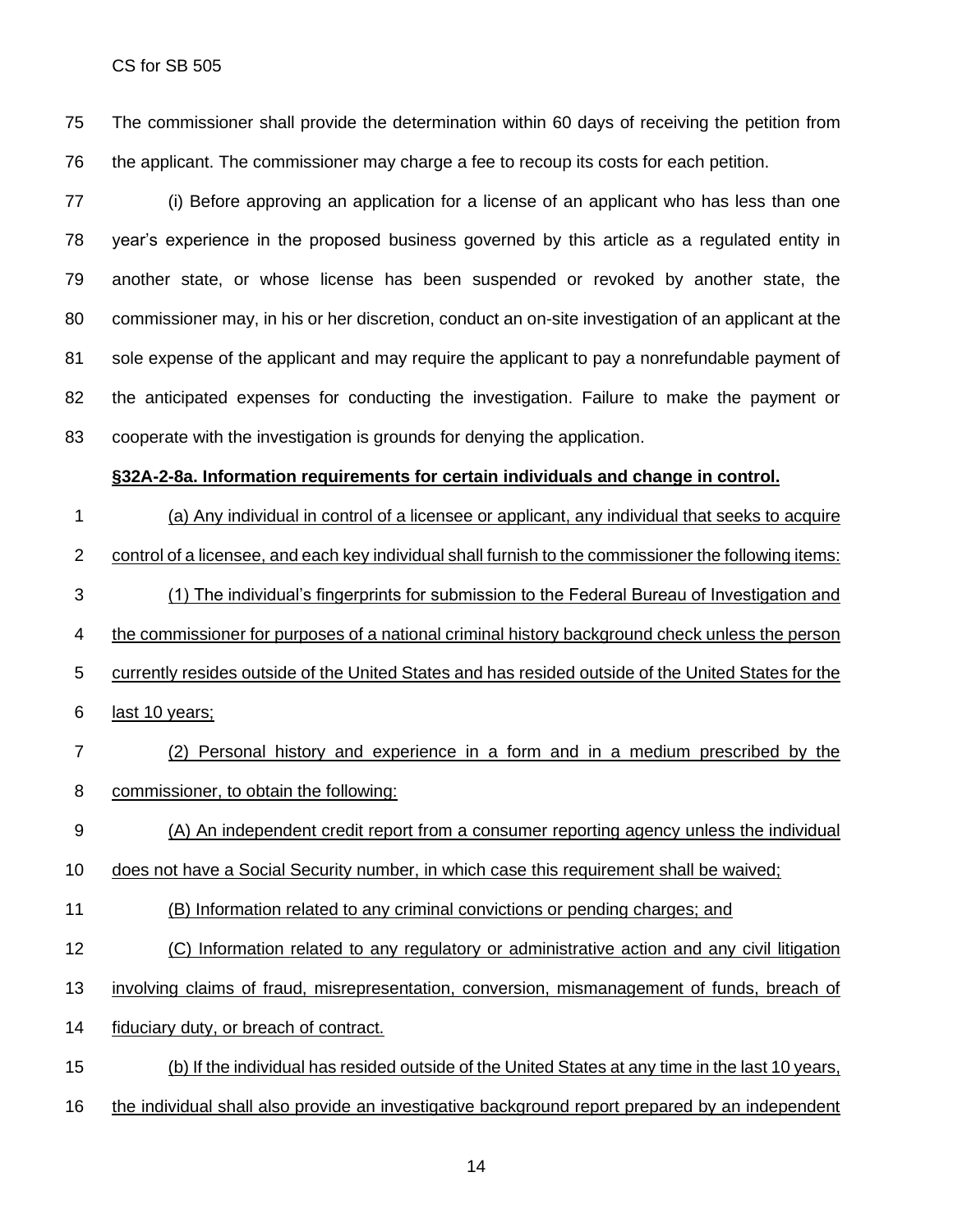- search firm that meets the following requirements:
- (1) At a minimum, the search firm shall:
- (A) Demonstrate that it has sufficient knowledge, resources, and employs accepted and
- reasonable methodologies to conduct the research of the background report; and
- 21 (B) Not be affiliated with or have an interest with the individual it is researching.
- (2) At a minimum, the investigative background report shall be written in the English
- language and shall contain the following:
- (A) If available in the individual's current jurisdiction of residency, a comprehensive credit
- report, or any equivalent information obtained or generated by the independent search firm to
- accomplish such report, including a search of the court data in the countries, provinces, states,

cities, towns, and contiguous areas where the individual resided and worked;

- (B) Criminal records information for the past 10 years, including, but not limited to, felonies,
- misdemeanors, or similar convictions for violations of law in the countries, provinces, states, cities,
- towns, and contiguous areas where the individual resided and worked;
- (C) Employment history;
- (D) Media history, including an electronic search of national and local publications, wire
- services, and business applications; and
- (E) Financial services-related regulatory history, including, but not limited to, money
- transmission, securities, banking, insurance, and mortgage-related industries.
- (c) Any person, or group of persons acting in concert, seeking to acquire control of a licensee shall obtain the written approval of the commissioner prior to acquiring control. An individual is not deemed to acquire control of a licensee and is not subject to these acquisition of control provisions when that individual becomes a key individual in the ordinary course of
- business.
- (d) A person, or group of persons acting in concert, seeking to acquire control of a licensee shall, in cooperation with the licensee, submit an application in a form and in a medium prescribed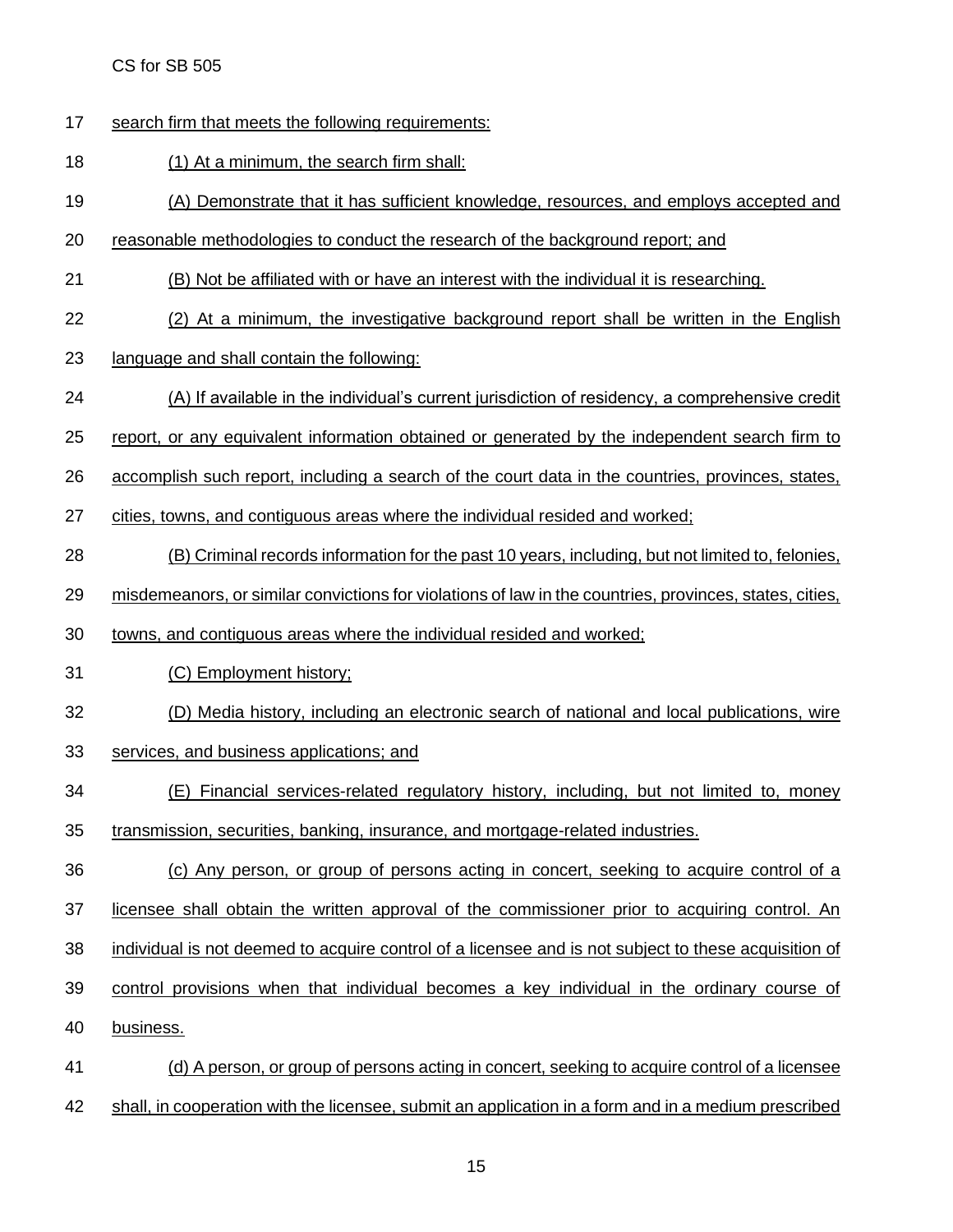- by the commissioner.
- (e) Upon request, the commissioner may permit a licensee or the person, or group of

persons acting in concert, to submit some or all information required by the commissioner without

- using NMLS.
- (f) The application required by this section shall include information required for any new
- key individuals that have not previously completed the requirements for a licensee.

(g) When an application for acquisition of control under this section appears to include all

- the items and address all of the matters that are required, the application shall be considered
- complete and:
- (1) The commissioner shall approve or deny the application within 90 days after the completion date; or
- (2) If the application is not approved or denied within 90 days after the completion date,

the application is deemed approved, and the person, or group of persons acting in concert, are

- not prohibited from acquiring control.
- (3) The commissioner may extend the application period for good cause.

(h) A determination by the commissioner that an application is complete and is accepted

for processing means only that the application, on its face, appears to include all of the items and

address all of the matters that are required, and is not an assessment of the substance of the

- application or of the sufficiency of the information provided.
- (i) When an application is filed and considered complete, the commissioner shall investigate the financial condition and responsibility, financial and business experience, character, and general fitness of the person, or group of persons acting in concert, seeking to acquire control. The commissioner shall approve an acquisition of control pursuant to this section if the commissioner finds that all of the following conditions for the change in control have been fulfilled:
- (1) The requirements of subsections (d) and (f) of this section have been met, as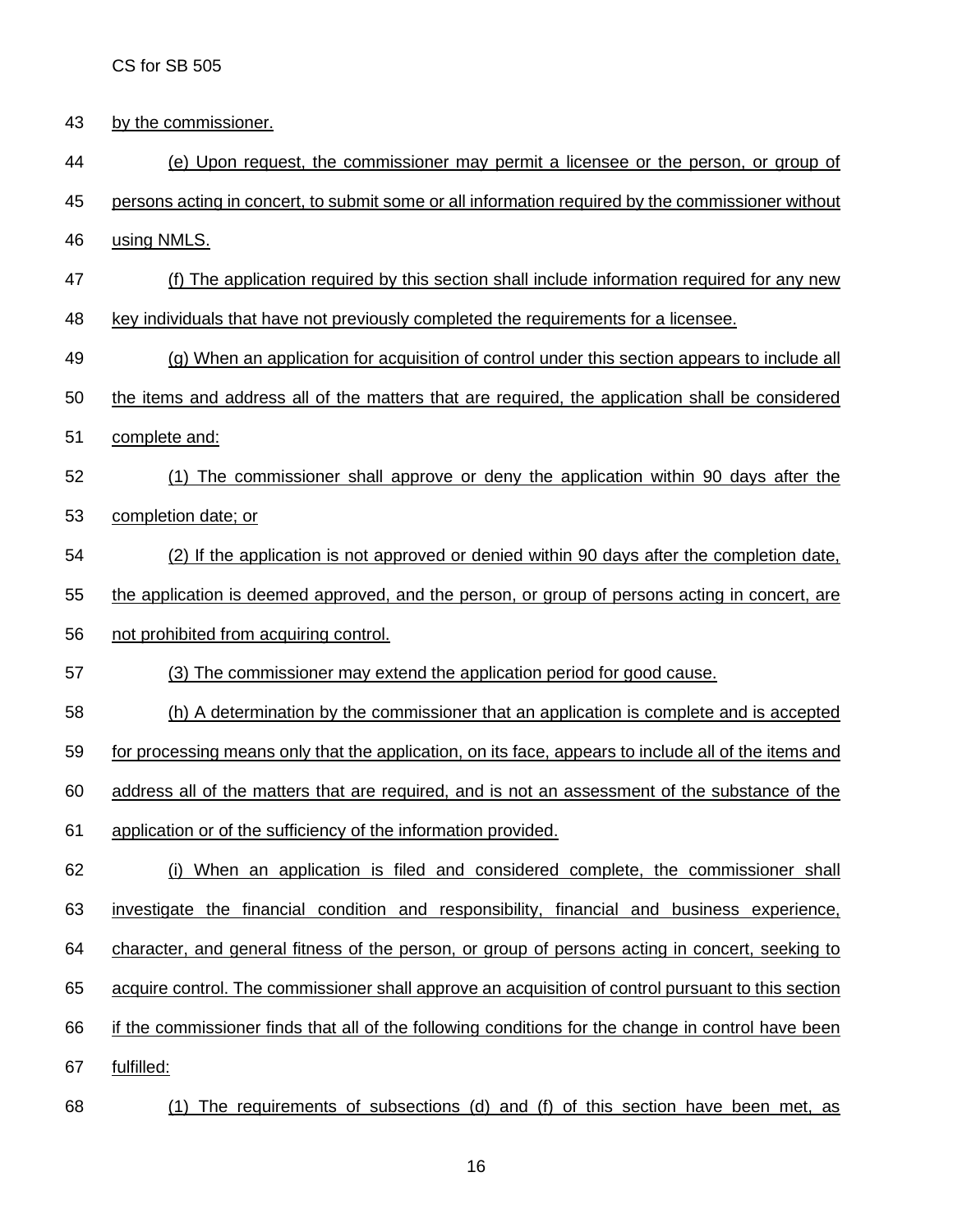| 69 | applicable; and                                                                                       |
|----|-------------------------------------------------------------------------------------------------------|
| 70 | The financial condition and responsibility, financial and business experience,<br>(2)                 |
| 71 | competence, character, and general fitness of the person, or group of persons acting in concert,      |
| 72 | seeking to acquire control, and the competence, experience, character, and general fitness of the     |
| 73 | key individuals and persons that would be in control of the licensee after the acquisition of control |
| 74 | indicate that it is in the interest of the public to permit the person, or group of persons acting in |
| 75 | concert, to control the licensee.                                                                     |
| 76 | (i) If an applicant avails itself or is otherwise subject to a multistate licensing process:          |
| 77 | The commissioner is authorized to accept the investigation results of a lead<br>(1)                   |
| 78 | investigative state if the lead investigative state has sufficient staffing, expertise, and minimum   |
| 79 | standards; or                                                                                         |
| 80 | (2) If the division is a lead investigative state, the commissioner is authorized to investigate      |
| 81 | the applicant and the time frames established by agreement through the multistate licensing           |
| 82 | process.                                                                                              |
| 83 | (k) The commissioner shall issue a formal written notice of the denial of an application to           |
| 84 | acquire control within 30 days of the decision to deny the application. The commissioner shall set    |
| 85 | forth in the notice of denial the specific reasons for the denial of the application. An applicant    |
| 86 | whose application is denied under this section may appeal the denial using the procedures set         |
| 87 | forth in §32A-2-6 of this code.                                                                       |
| 88 | (I) The requirements of subsections (c) and (d) of this section do not apply to any of the            |
| 89 | following:                                                                                            |
| 90 | (1) A person that acts as a proxy for the sole purpose of voting at a designated meeting              |
| 91 | of the shareholders or holders of voting shares or voting interests of a licensee or a person in      |
| 92 | control of a licensee;                                                                                |
| 93 | (2) A person that acquires control of a licensee by devise or descent;                                |
| 94 | (3) A person that acquires control of a licensee as a personal representative, custodian,             |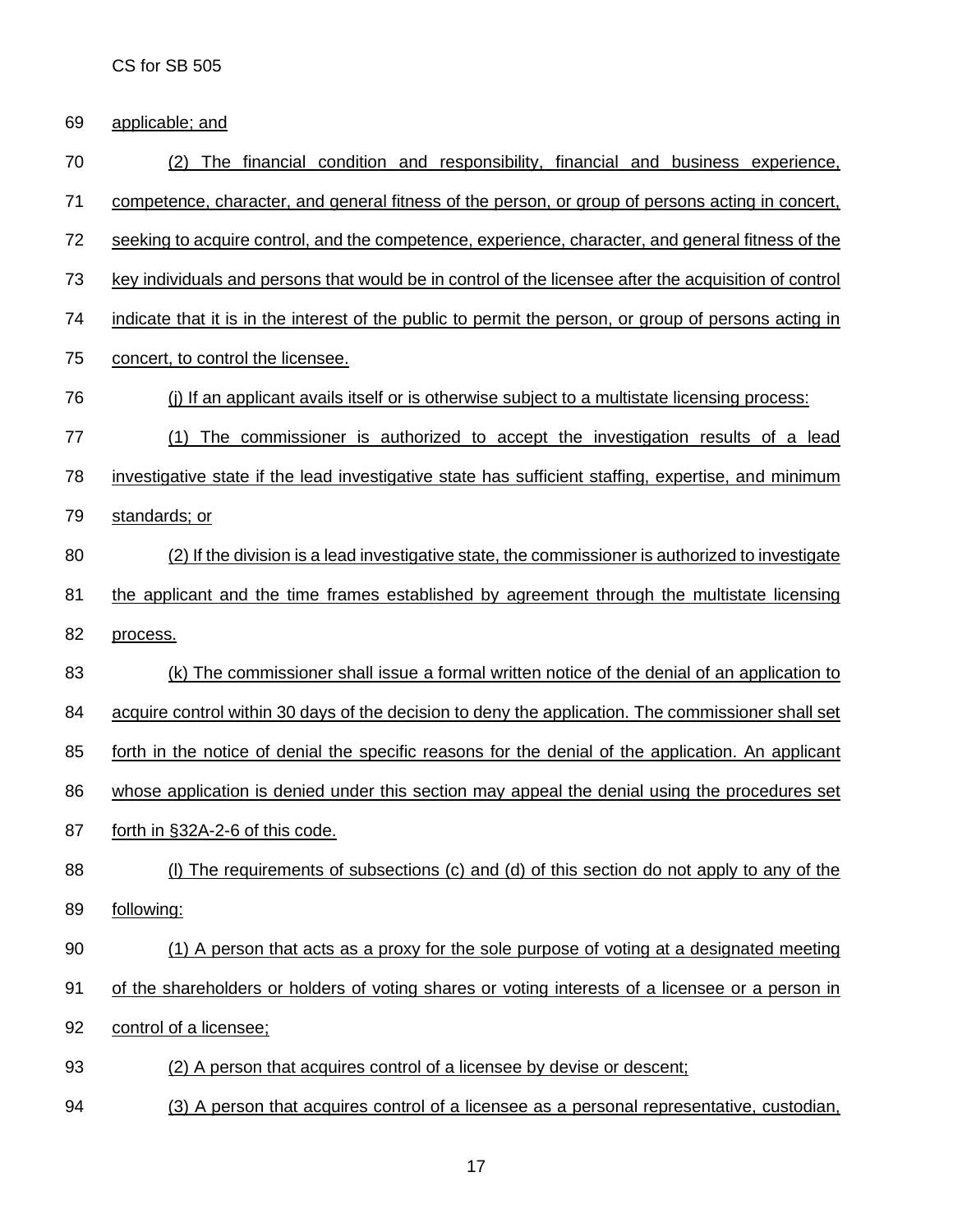- guardian, conservator, or trustee, or as an officer appointed by a court of competent jurisdiction
- 96 or by operation of law;
- (4) A person that is otherwise exempt under this article;
- (5) A person that the commissioner determines is not subject to subsection (c) of this
- 99 section based on the public interest;
- (6) A public offering of securities of a licensee or a person in control of a licensee; or
- (7) An internal reorganization of a person in control of the licensee where the ultimate
- person in control of the licensee remains the same.
- (m) Persons in subdivisions (2), (3), (4), (6), or (7) of subsection (l) of this section in
- cooperation with the licensee shall notify the commissioner within 15 days after the acquisition of
- control.
- 106 (n) Streamlined acquisition of control:
- (1) The requirements of subsections (c) and (d) of this section do not apply to a person
- that has complied with and received approval to engage in money transmission under this article
- or was identified as a person in control in a prior application filed with and approved by the
- commissioner or by an MSB accredited state pursuant to a multistate licensing process, *Provided,*
- 111 That:
- (A) The person has not had a license revoked or suspended or controlled a licensee that
- has had a license revoked or suspended while the person was in control of the licensee in the
- previous five years;
- (B) If the person is a licensee, the person is well managed and has received at least a
- 116 satisfactory rating for compliance at its most recent examination by an MSB accredited state if
- such rating was given;
- (C) The licensee to be acquired is projected to meet the requirements of net worth, surety
- bond, and permissible investments after the acquisition of control is completed, and if the person
- acquiring control is a licensee, that licensee is also projected to meet the requirements of net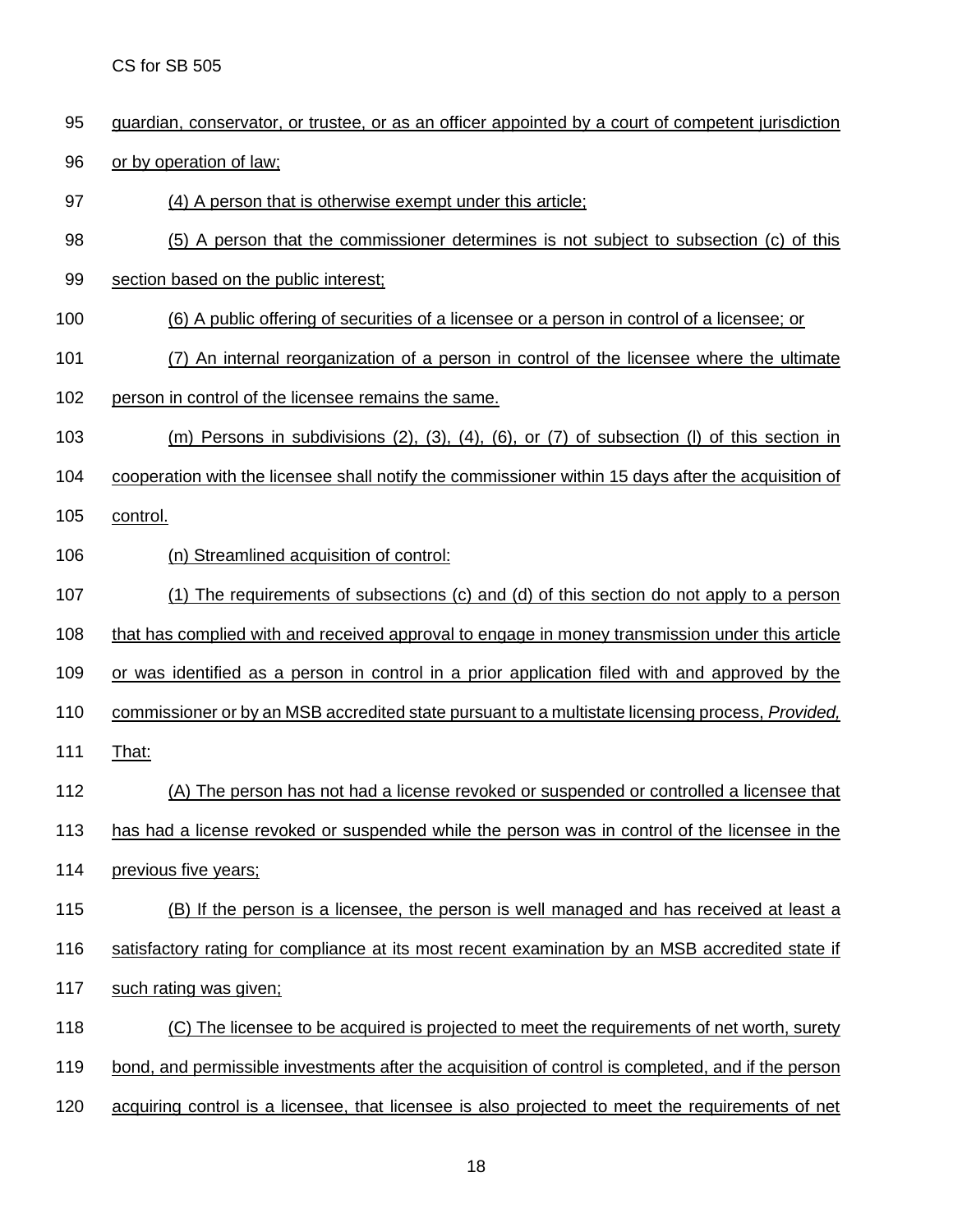worth, surety bond, and permissible investments after the acquisition of control is completed; (D) The licensee to be acquired will not implement any material changes to its business plan as a result of the acquisition of control, and if the person acquiring control is a licensee, that licensee also will not implement any material changes to its business plan as a result of the acquisition of control; and (E) The person provides notice of the acquisition in cooperation with the licensee and attests to the requirements in this subsection in a form and in a medium prescribed by the commissioner. (2) If the notice is not disapproved within 30 days after the date on which the notice was determined to be complete, the notice is deemed approved. (o) Before filing an application for approval to acquire control of a licensee, a person may 132 request in writing a determination from the commissioner as to whether the person would be considered a person in control of a licensee upon consummation of a proposed transaction. If the commissioner determines that the person would not be a person in control of a licensee, the 135 proposed person and transaction is not subject to the requirements of this section. **§32A-2-8b. Permissible Investments.** (a) A licensee shall maintain at all times permissible investments that have a market value computed in accordance with United States generally accepted accounting principles of not less than the aggregate amount of all of its outstanding money transmission obligations. (b) Except for the permissible investments that are set forth in subsection (e) of this section, the commissioner, with respect to any licensee, may limit the extent to which a specific investment maintained by a licensee within a class of permissible investments may be considered a permissible investment, if the specific investment represents undue risk to customers, not reflected in the market value of the investments. (c) Permissible investments, even if commingled with other assets of the licensee, are held in trust for the benefit of the purchasers and holders of the licensee's outstanding money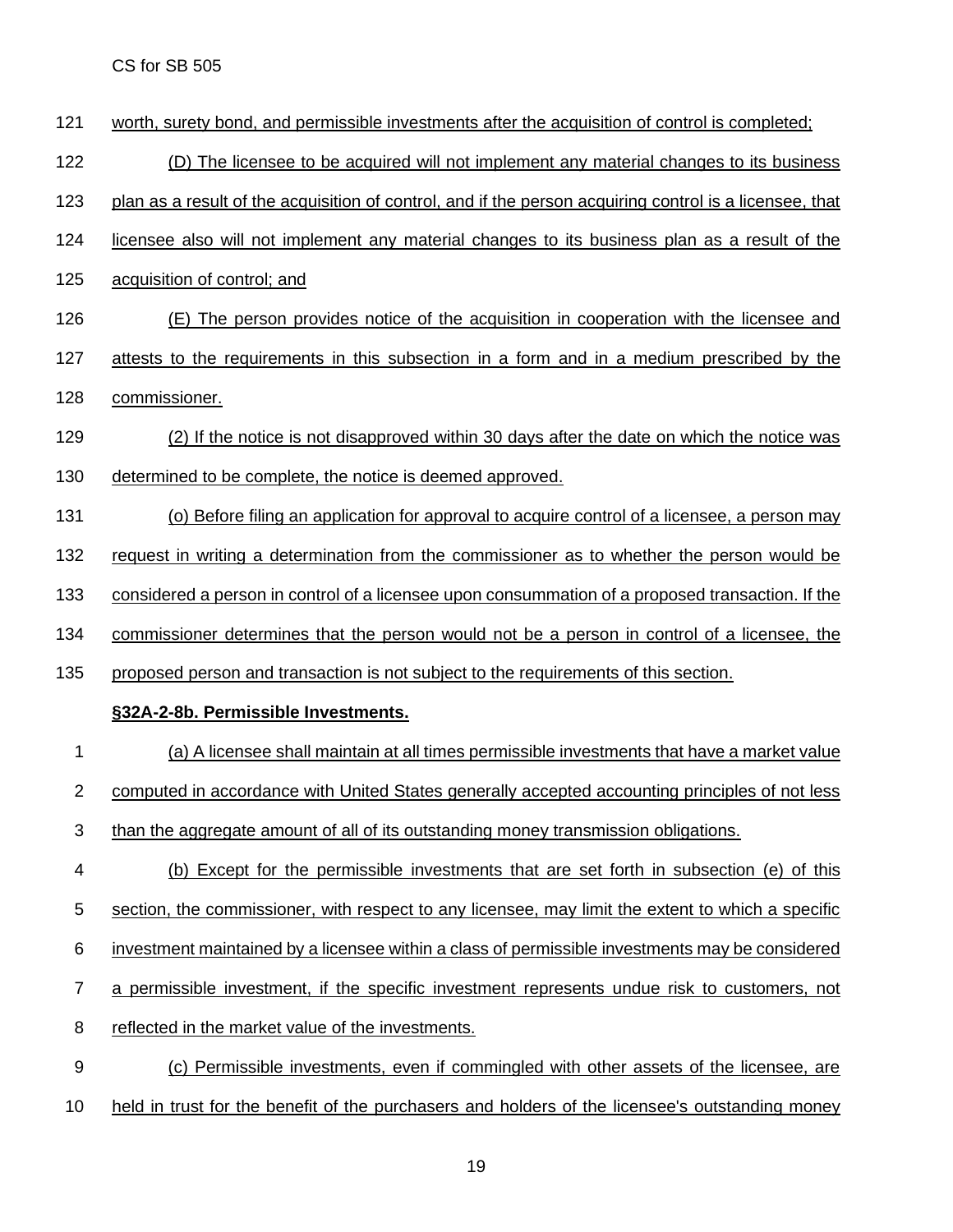transmission obligations in the event of insolvency, the filing of a petition by or against the licensee under the United States Bankruptcy Code, 11 U.S.C. Section 101-110, as amended or recodified from time to time, for bankruptcy or reorganization, the filing of a petition by or against the licensee for receivership, the commencement of any other judicial or administrative proceeding for its dissolution or reorganization, or in the event of an action by a creditor against the licensee who is not a beneficiary of this statutory trust. No permissible investments impressed with a trust pursuant to this section shall be subject to attachment, levy of execution, or sequestration by order of any court, except for a beneficiary of this statutory trust. (d) Upon the establishment of a statutory trust in accordance with subsection (c) of this section or when any funds are drawn on a letter of credit pursuant to subdivision (4) of subsection (e) of this section, the Commissioner shall notify the applicable regulator of each state in which 22 the licensee is licensed to engage in money transmission, if any, of the establishment of the trust or the funds drawn on the letter of credit, as applicable. Notice shall be deemed satisfied if performed pursuant to a multistate agreement or through NMLS. Funds drawn on a letter of credit, 25 and any other permissible investments held in trust for the benefit of the purchasers and holders of the licensee's outstanding money transmission obligations, are deemed held in trust for the 27 benefit of such purchasers and holders on a pro rata and equitable basis in accordance with statutes pursuant to which permissible investments are required to be held in this state, and other states, as applicable. Any statutory trust established hereunder shall be terminated upon extinguishment of all of the licensee's outstanding money transmission obligations. (e) Types of permissible investments are as follows: (1) Cash, including demand deposits, savings deposits, and funds in such accounts held for the benefit of the licensee's customers in a federally insured depository financial institution, and cash equivalents; (2) Certificates of deposit or senior debt obligations of an insured depository institution, as defined in Section 3 of the Federal Deposit Insurance Act, 12 U.S.C. Section 1813, as amended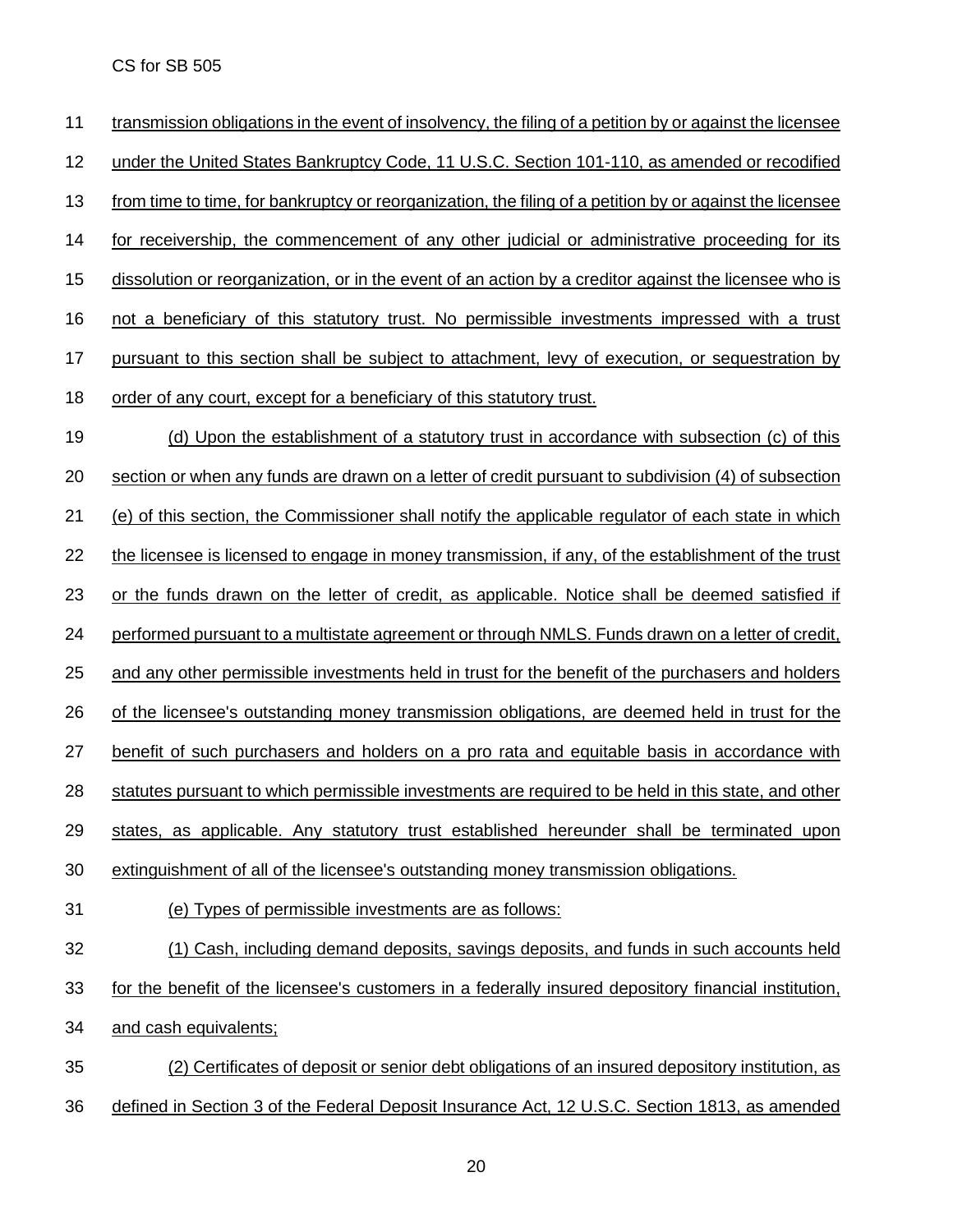- or recodified from time to time, or as defined under the federal Credit Union Act, 12 U.S.C. Section
- 1781, as amended or recodified from time to time;
- (3) An obligation of the United States or a commission, agency, or instrumentality thereof;
- an obligation that is guaranteed fully as to principal and interest by the United States; or an
- obligation of a state or a governmental subdivision, agency, or instrumentality thereof;
- (4) The full drawable amount of an irrevocable standby letter of credit for which the stated
- beneficiary is the commissioner that stipulates that the beneficiary need only draw a sight draft
- 44 under the letter of credit and present it to obtain funds up to the letter of credit amount;
- (5) One hundred percent of the surety bond provided pursuant to §32A-2-10 of this code
- that exceeds the average daily money transmission liability in this state; and

(6) Any other permissible investments determined by the commissioner to be acceptable.

48 Permissible investments pursuant to this subdivision shall be published on the commissioner's

website and updated at least annually. Licensees may propose that the commissioner place

certain investments on the list of permissible investments at the commissioner's discretion.

#### **§32A-2-10. Bond.**

 (a) A person who is licensed under this article shall post a bond with a qualified surety company doing business in this state that is acceptable to the commissioner. The bond shall be in the amount of \$100,000 for a licensee which issues or sells checks or money orders, or which engages in currency exchange; or \$300,000 for a licensee which engages in receiving money for transmission by wire, facsimile, or electronic transfer, or which engages in currency transportation. A licensee which engages in multiple types of these activities shall post the higher amount. A merchant obtaining a license solely to engage in the check cashing business not incidental to the main business of the merchant as required by §32A-3-1 *et seq.* of this code shall post a bond of \$100,000. The bond required by this subsection shall be increased at the time of license renewal by one percent of the annual volume of business the licensee conducts in this state exceeding \$10 million rounded to the nearest thousand, as reported by the licensee: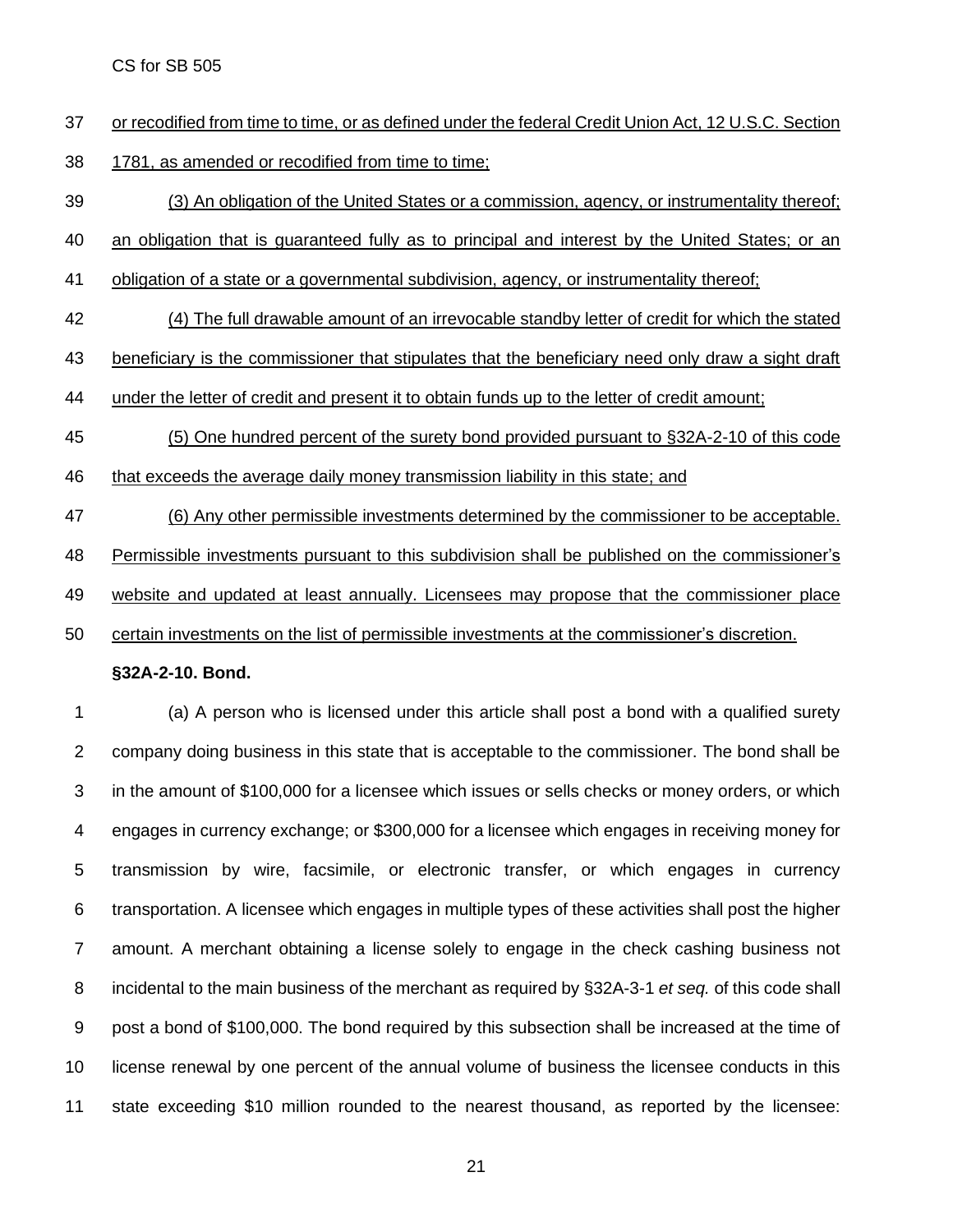*Provided*, That in no event shall the bond exceed \$1 million.

 (b) No cash deposit or pledge of cash equivalent in instruments or securities may be 14 accepted in lieu of the bond required by subsection (a) of this section. unless such alternative deposit or pledge was in effect prior to April 1, 2014.

 (c) A bond posted by a licensee shall be conditioned upon compliance with the provisions of this article and any rules thereunder for as long as the person holds the license. The deposit or bond, as the case may be, shall be made to the State of West Virginia for the benefit and protection of any claimant against the applicant or licensee with respect to the receipt, handling, transmission, and payment of money by the licensee or authorized delegate in connection with the licensed operations in this state. A claimant damaged by a breach of the conditions of the bond or deposit shall, upon the assent of the commissioner, have a right of action against the bond or deposit for damages suffered thereby and may bring suit directly thereon, or the commissioner may bring suit on behalf of the claimant. The aggregate liability of the surety in no event shall exceed the principal sum of the bond.

 (d) A penalty fee under §32A-2-5(a)(5) of this code, expenses under §32A-2-11 of this code, or a civil penalty under §32A-2-19 of this code may be paid out of and collected from the proceeds of a bond under this section.

 (e) After receiving a license, the licensee shall maintain the required bond until five years 30 after it ceases to do business in this state unless all outstanding checks/payment instruments transactions are cleared or covered by the provisions of §36-8-1 *et seq.* of this code pertaining to the distribution of unclaimed property which have become operative and are adhered to by the licensee. Notwithstanding this provision, however, the commissioner may permit the bond to be reduced following cessation of business in the state to the extent the amount of the licensee's checks/payment instruments outstanding in this state are reduced.

 (f) If the commissioner at any time reasonably determines that the required bond or deposit is insecure, deficient in amount, or exhausted, in whole or in part, he or she may in writing require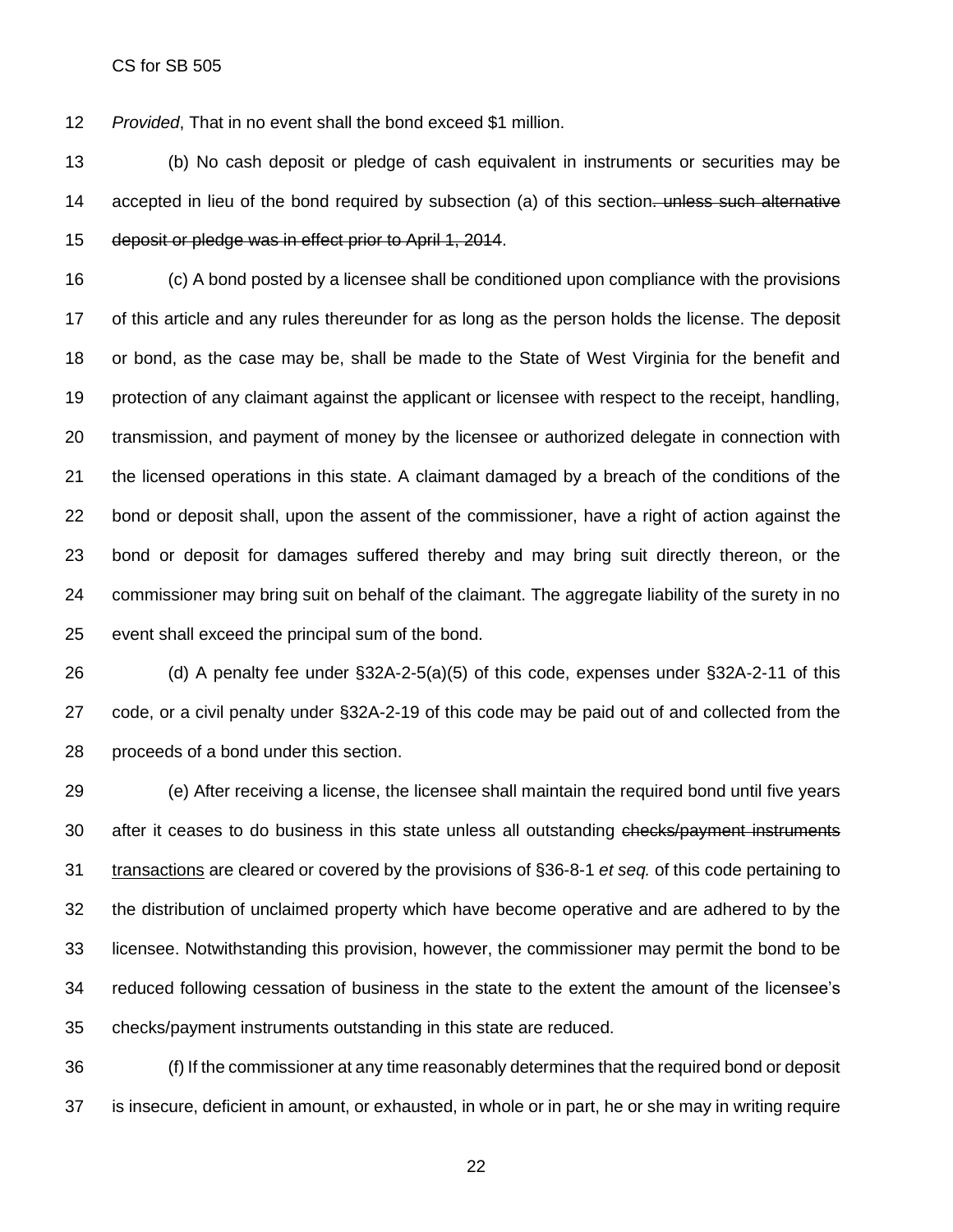the filing of a new or supplemental bond in order to secure compliance with this article and may demand compliance with the requirement within 30 days following service on the licensee. The total amount of the bonds required of the licensee may not, however, exceed the \$1 million set forth in subsection (a) of this section.

#### **§32A-2-11. Examination and fraudulently structured transactions.**

 (a) Each licensee is subject to a periodic examination of the licensee's business records 2 by the commissioner at the expense of the licensee. For the purpose of carrying out this article, the commissioner may examine all books, records, papers, or other objects that the commissioner determines are necessary for conducting a complete examination and may also examine under oath any person associated with the license holder, including an officer, director, or employee of the licensee or authorized delegate. Unless it will interfere with the commissioner's duties under this article, reasonable notice shall be given to the licensee and any authorized delegate before any on-site examination visit. If a person required by the commissioner to submit to an examination refuses to permit the examination or to answer any question authorized by this article, the commissioner may suspend the person's license until the examination is completed.

 (b) The licensee shall bear the reasonable and necessary per diem and travel expense cost of any on-site examination made pursuant to this section.

 (c) A person, for the purpose of evading a reporting or record-keeping requirement of 31 14 U.S.C. §5313, or 31 C.F.R. Chapter X, or by this article, or a rule adopted authorized under this article, may not with respect to a transaction with a licensee:

(1) Cause or attempt to cause the licensee to:

(A) Not maintain a record or file a report required by a law listed by this subsection; or

 (B) Maintain a record or file a report required by a law listed by this subsection that contains a material omission or misstatement of fact; or

(2) Fraudulently structure the transaction.

(d) For the purposes of this article, a person fraudulently structures a transaction if the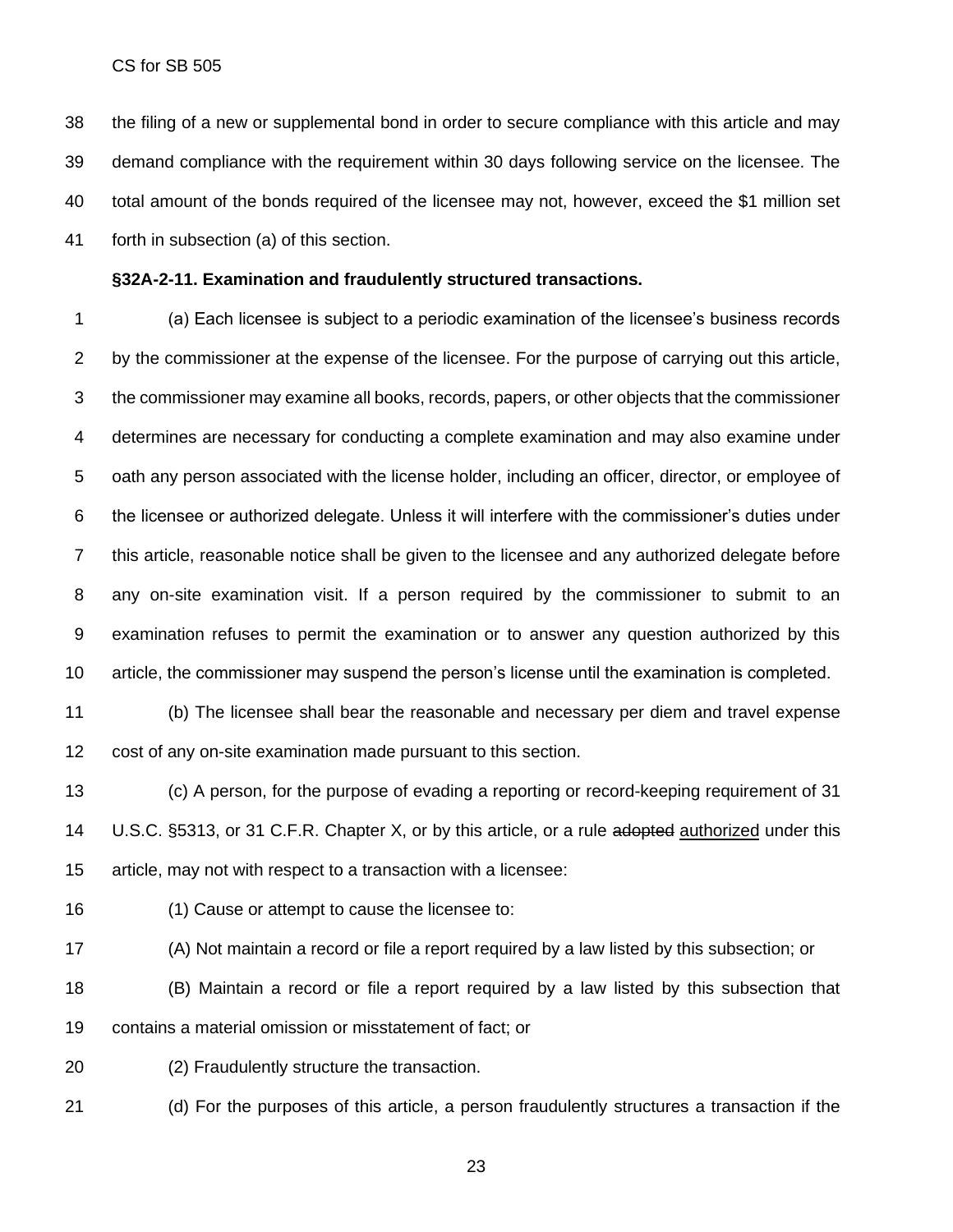person conducts or attempts to conduct a transaction in any amount of currency with a licensee in a manner having the purpose of evading a recordkeeping or reporting requirement of this article, or of a law, or rule listed by subsection (c) of this section, including the division of a single amount of currency into smaller amounts or the conduct of a transaction or series of transactions in amounts equal to or less than the reporting or record-keeping threshold of a law, or rule listed by subsection (c) of this section.

 (e) A transaction is not required to exceed a recordkeeping or reporting threshold of a single licensee on a single day to be a fraudulently structured transaction.

(f) The commissioner may conduct an examination in conjunction with an examination

conducted by representatives of other state agencies or agencies of another state or of the federal

government and may accept the examination report of another state agency or an agency of

another state or of the federal government.

#### **§32A-2-13. Notification requirements.**

 (a) A licensee shall notify the commissioner of any change in its principal place of business, or its headquarters office if different from its principal place of business, within 15 days after the date of the change.

 (b) A licensee shall notify the commissioner of any of the following significant developments within 15 days after gaining actual notice of its occurrence:

(1) The filing of bankruptcy or for reorganization under the bankruptcy laws;

 (2) The institution of any enforcement action including, but not limited to, a license revocation or suspension against the licensee by any other state or federal regulator;

 (3) A felony indictment related to money transmission, currency exchange, fraud, failure to fulfill a fiduciary duty or other activities of the type regulated under this article of the licensee or its authorized delegates in this state, or of the licensee's or authorized delegate's officers, directors, or principals;

(4) A felony conviction or plea related to the money transmission, currency exchange,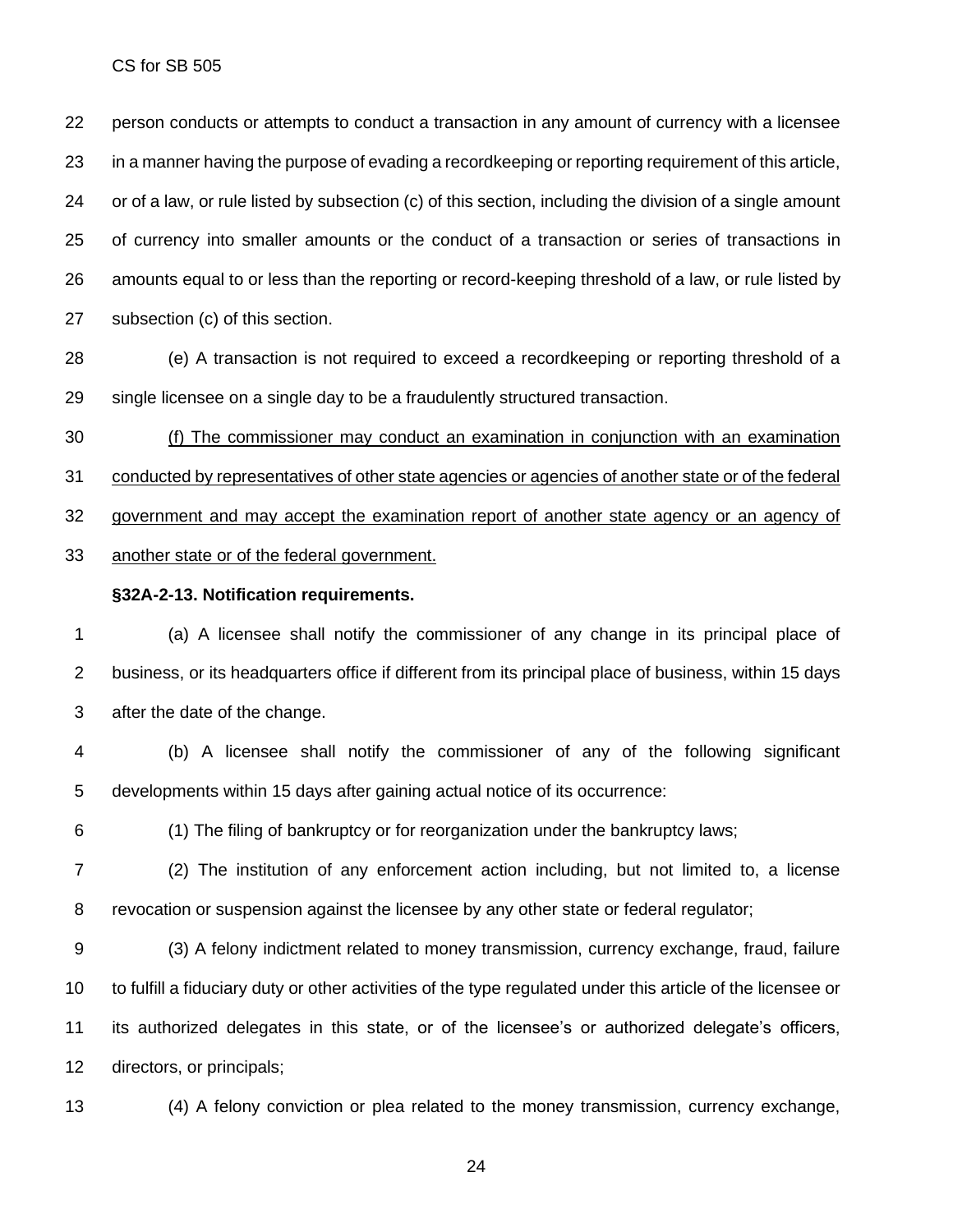fraud, failure to fulfill a fiduciary duty or other activities of the type regulated under this article of the licensee or its authorized delegates in this state, or of the licensee's or authorized delegate's officers, directors, or principals; and

(5) Any change in its business activities.

 (c) A licensee shall notify the commissioner of any merger or acquisition which may result in a change of control or a change in principals of a licensee at least 60 days prior to the announcement or publication of the proposal, or its occurrence, whichever is earlier. Upon notice of these circumstances by a corporate licensee, the commissioner may require all information necessary to determine whether it results in a transfer or assignment of the license and thus if a new application is required in order for the company to continue doing business under this article. A licensee that is an entity other than a corporation shall in these circumstances submit a new application for licensure at the time of notice.

 (d) The commissioner may direct that the reports required by this section and any other reports, data, or information deemed necessary by the commissioner be filed directly with the Division of Financial Institutions on a date to be determined by the commissioner or through the 29 Nationwide Mortgage Multistate Licensing System and Registry operated by the State Regulatory Registry, LLC.

#### **§32A-2-24. Confidential information.**

 (a) Reports of investigation and examination, together with related documents and financial information not normally available to the public that is submitted in confidence by a person regulated under this article, including, but not limited to, that person's evaluation of the expected outcome of pending litigation, are confidential and may not be disclosed to the public 5 by the commissioner or employees of the Division of Banking Financial Institutions, and are not subject to the state's freedom of information act. The commissioner may release information if:

 (1) The commissioner finds that immediate and irreparable harm is threatened to the licensee's customers or potential customers or the general public;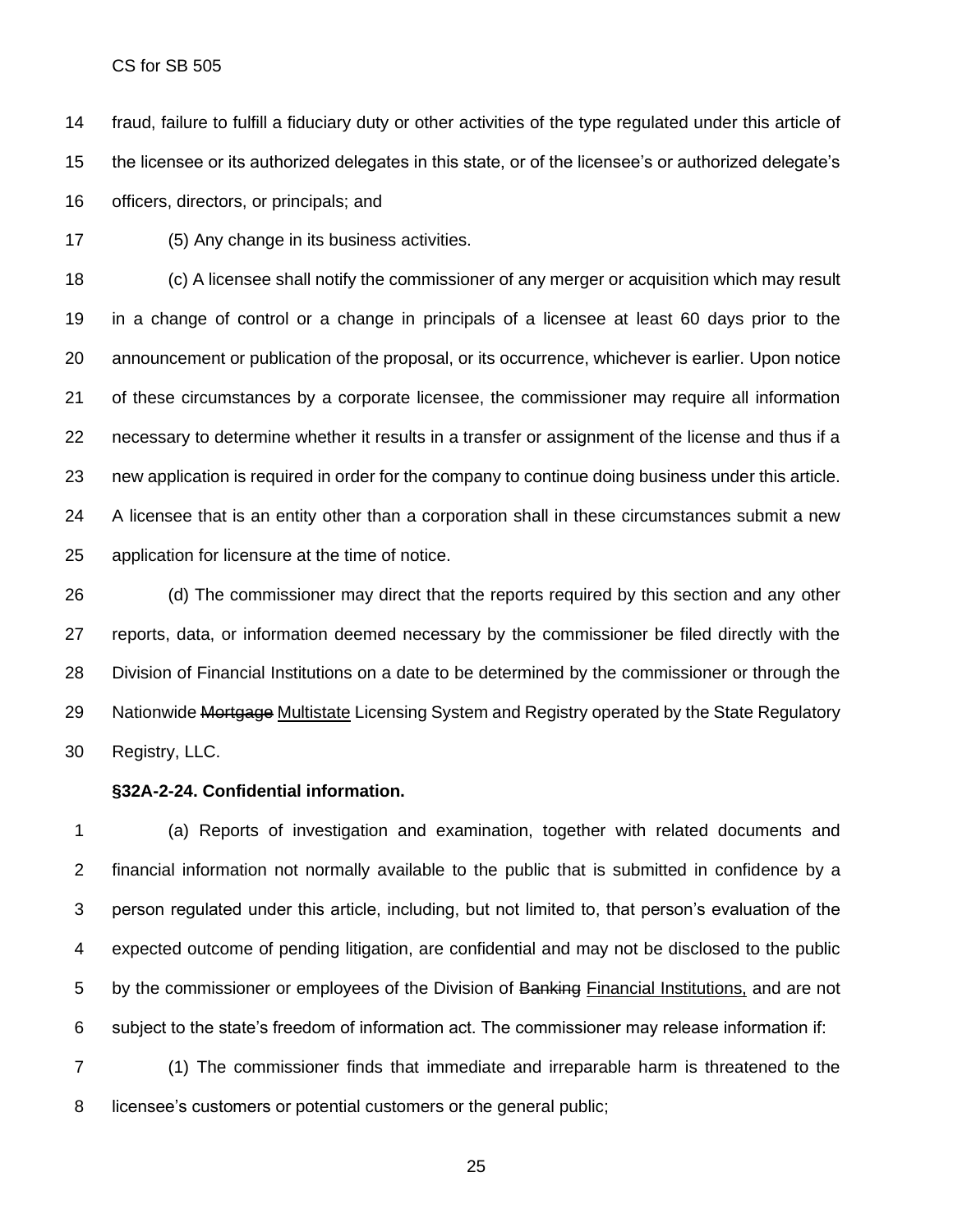(2) The licensee consents before the release;

 (3) The commissioner finds that release of the information is required in connection with a hearing under this article, in which event information may be related to the parties of that hearing; or

 (4) The commissioner finds that the release is reasonably necessary for the protection of the public and in the interest of justice, in which event information may be distributed to representatives of an agency, department, or instrumentality of this state, any other state, or the federal government.

 (b) Nothing in this section prevents release to the public of any list of licensees or aggregated financial data for the licensees, prevents disclosure of information the presiding officer considers relevant to the proper adjudication or administration of justice at public administrative or judicial hearings, or prevents disclosure of information relevant to supporting the issuance of any administrative or judicial order.

#### **§32A-2-25. Hearing on suspension or revocation of license.**

 (a) A license may not be revoked or suspended except after notice and opportunity for hearing on that action. The commissioner may issue to a person licensed under this article an 3 order to show cause why the license should not be revoked, or should not be suspended to revoke 4 a license or to suspend a license for a period not in excess of six months. The order shall state the place for a hearing and set a time for the hearing that is no less than ten days from the date 6 of the order provide notice of opportunity for a hearing, inform that any request for hearing must be filed within 30 days of service of a copy of the order revoking or suspending the license, and set forth how the recipient may request such a hearing. The hearing shall be conducted in accordance with the provisions of §29A-5-1 *et seq.* of this code. The commissioner may appoint 10 a hearing examiner to preside at the hearing and make a recommended decision. After the 11 hearing the The commissioner shall may revoke or suspend the license if he or she finds that:

(1) The licensee has knowingly or repeatedly violated this chapter or any rule or order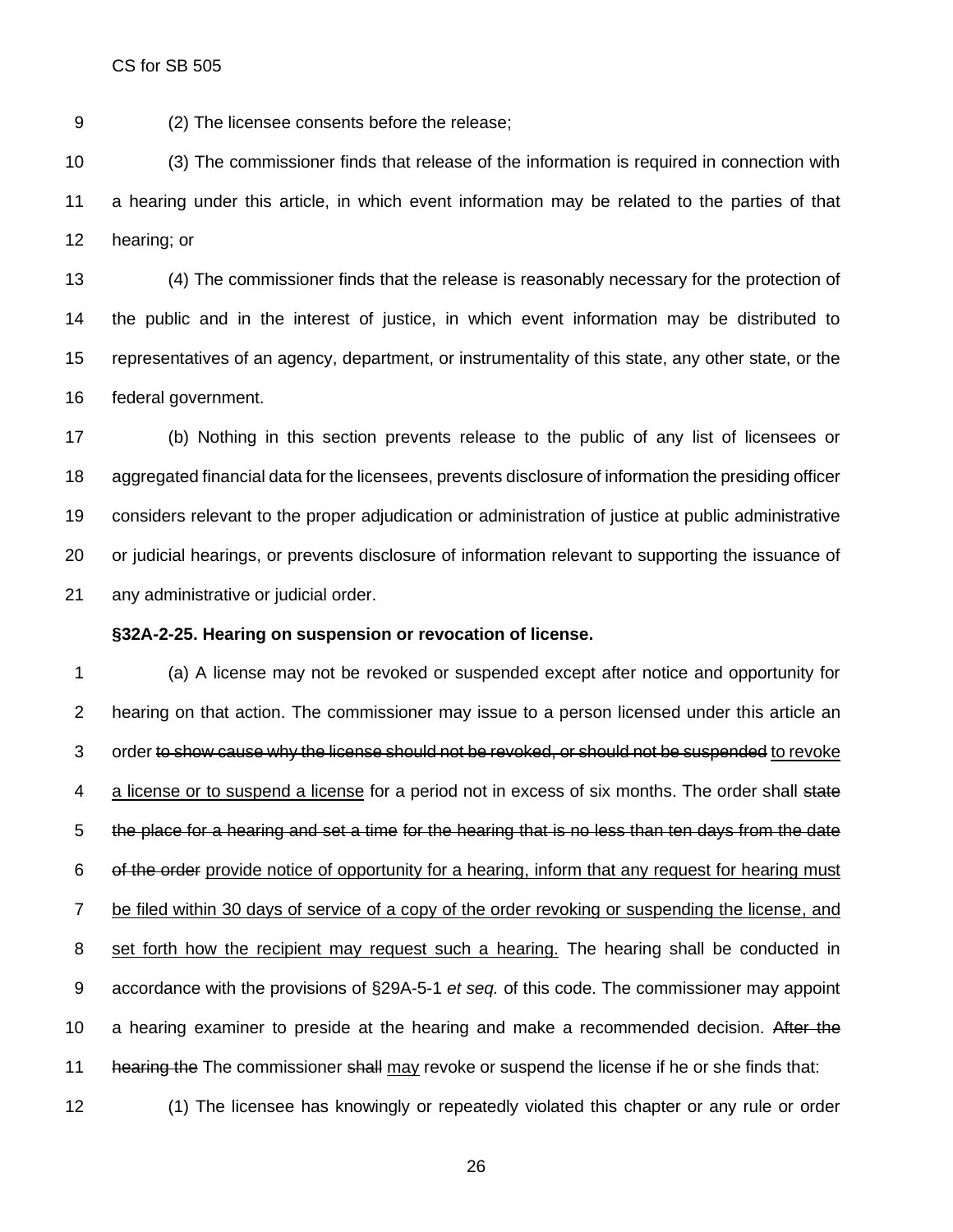lawfully made or issued pursuant to this article;

(2) The licensee has failed to remit its required renewal fees;

 (3) Facts or conditions exist which would clearly have justified the commissioner in refusing to grant a license had these facts or conditions been known to exist at the time the application for the license was made;

18 (4) The licensee does not have available the net worth required by the provisions of §32A- 2-8 of this code, and after 10 days' written notice from the commissioner, fails to take steps that the commissioner determines are necessary to remedy the deficiency; or

 (5) The licensee has failed or refused to keep the bond or other security required by §32A-2-10 of this code in full force and effect.

23 (b) No revocation or suspension of a license under this article is lawful unless prior to 24 institution of proceedings by the commissioner notice is given to the licensee of the facts or conduct which warrant the intended action and the licensee is given an opportunity to show compliance with all lawful requirements for retention of the license.

 (c) If the commissioner finds that probable cause for revocation of a license exists and that enforcement of this article to prevent imminent harm to public welfare requires immediate suspension of the license pending investigation, the commissioner may, after a hearing upon five days' written notice, enter an order suspending the license for not more than 30 days.

 (d) Nothing in this section limits the authority of the commissioner to take action against a licensee or person under other sections of this article.

 (e) Whenever the commissioner revokes or suspends a license, an order to that effect shall be entered and the commissioner shall forthwith notify the licensee of the revocation or suspension. Within five days after the entry of the order the commissioner shall mail by registered or certified mail, or shall provide for personal delivery to the licensee, a copy of the order and the findings supporting the order.

(f) Any person holding a license under this article may relinquish the license by notifying